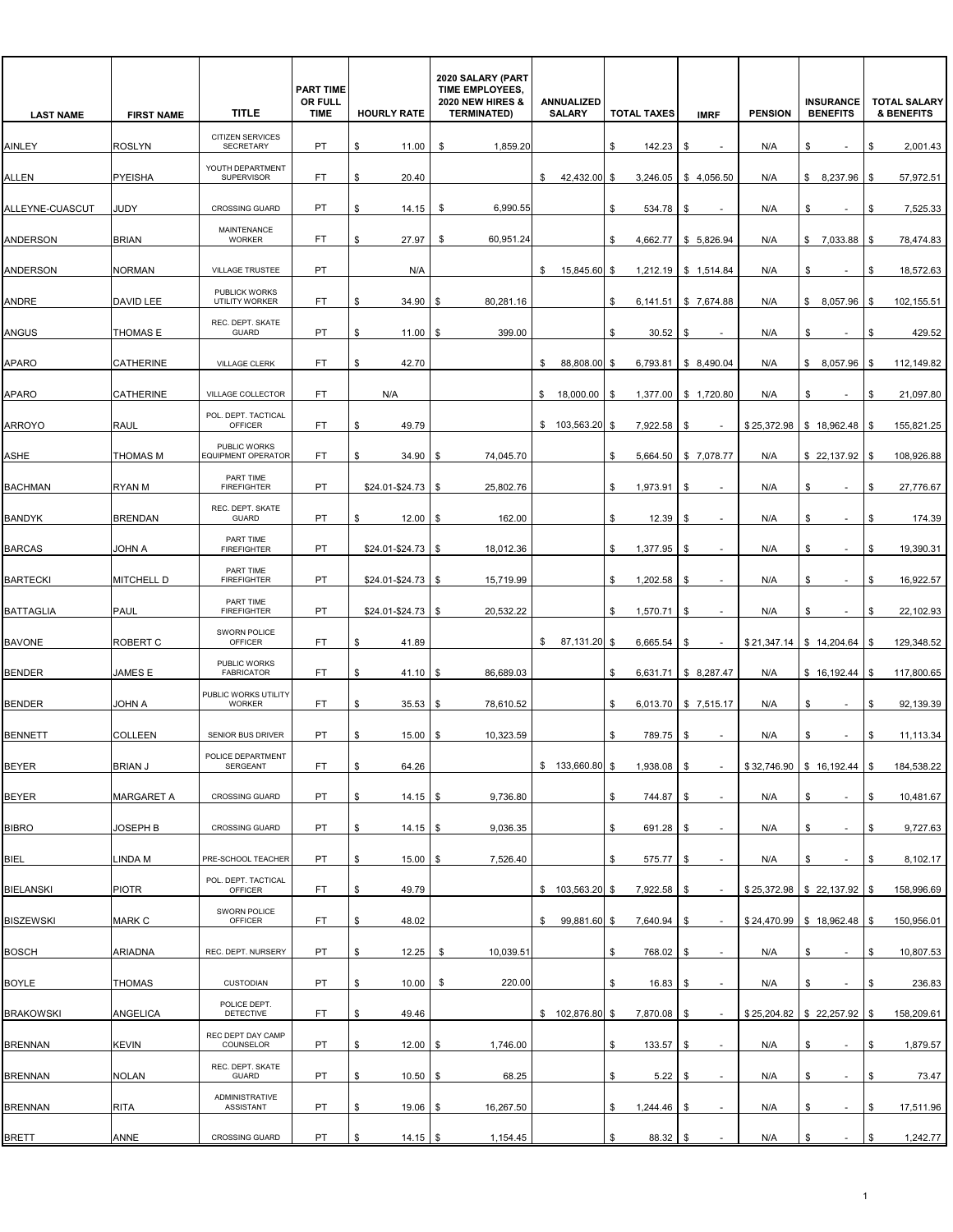| <b>LAST NAME</b> | <b>FIRST NAME</b> | <b>TITLE</b>                                 | <b>PART TIME</b><br>OR FULL<br><b>TIME</b> | <b>HOURLY RATE</b>   | 2020 SALARY (PART<br>TIME EMPLOYEES,<br><b>2020 NEW HIRES &amp;</b><br><b>TERMINATED)</b> | ANNUALIZED<br><b>SALARY</b> | <b>TOTAL TAXES</b>  | <b>IMRF</b>                    | <b>PENSION</b> | <b>INSURANCE</b><br><b>BENEFITS</b> | <b>TOTAL SALARY</b><br><b>&amp; BENEFITS</b> |
|------------------|-------------------|----------------------------------------------|--------------------------------------------|----------------------|-------------------------------------------------------------------------------------------|-----------------------------|---------------------|--------------------------------|----------------|-------------------------------------|----------------------------------------------|
| <b>BROWN</b>     | <b>RICHARD</b>    | PART TIME<br><b>FIREFIGHTER</b>              | <b>PT</b>                                  | $$24.01 - $24.73$ \$ | 2,752.78                                                                                  |                             | \$<br>210.59        | \$                             | N/A            | \$                                  | \$<br>2,963.37                               |
| <b>BRUINIUS</b>  | <b>CYNTHIAS L</b> | <b>CROSSING GUARD</b>                        | PT                                         | \$<br>14.15          | 9,737.20<br>-\$                                                                           |                             | \$<br>744.90        | \$                             | N/A            | \$<br>$\sim$                        | \$<br>10,482.10                              |
| <b>BURKE</b>     | <b>KELLY</b>      | VILLAGE TRUSTEE                              | PT                                         | N/A                  | 15,187.56<br>\$                                                                           |                             | \$<br>1,161.85      | \$                             | N/A            | \$                                  | 16,349.41<br>\$                              |
| <b>BURNS</b>     | <b>THOMAS</b>     | PART TIME<br><b>FIREFIGHTER</b>              | PT                                         | $$24.01 - $24.73$ \$ | 4,893.65                                                                                  |                             | \$<br>374.36        | \$                             | N/A            | \$<br>$\overline{\phantom{a}}$      | 5,268.01<br>\$                               |
| <b>BYRNES</b>    | <b>BRENDAN</b>    | PART TIME<br><b>FIREFIGHTER</b>              | PT                                         | $$24.01 - $24.73$ \$ | 991.31                                                                                    |                             | \$<br>75.84         | \$<br>$\overline{\phantom{a}}$ | N/A            | \$<br>$\overline{\phantom{a}}$      | \$<br>1,067.15                               |
| <b>BYRNES</b>    | <b>BRIAN F</b>    | PART TIME<br><b>FIREFIGHTER</b>              | PT                                         | \$24.01-\$24.73      | 15,940.79<br>S.                                                                           |                             | 1,219.47<br>\$      | \$                             | N/A            | \$                                  | 17,160.26<br>\$                              |
| <b>CARUSI</b>    | EUGENE            | <b>CUSTODIAN</b>                             | FT.                                        | 11.00<br>\$          | 22,586.75<br>\$                                                                           |                             | \$                  | 1,727.89   \$2,159.29          | N/A            | \$16,552.44                         | 43,026.37<br>\$                              |
| CASH             | MAX               | <b>ICE RINK MANAGER</b>                      | PT                                         | 12.50<br>\$          | 1,300.00<br>l \$                                                                          |                             | \$<br>99.45         | \$                             | N/A            | \$                                  | 1,399.45<br>\$                               |
| <b>CASPER</b>    | ADAM              | PART TIME<br><b>FIREFIGHTER</b>              | PT                                         | \$24.01-\$24.73      | 27,199.20<br>\$                                                                           |                             | \$<br>2,080.74      | \$                             | N/A            | \$                                  | \$<br>29,279.94                              |
| CAVATO           | MICHELLE          | SWORN POLICE<br>OFFICER                      | FT.                                        | 48.73<br>\$          | 120,265.40<br>S.                                                                          |                             | 9,200.30<br>\$      | \$                             |                | $$29,465.02$ $$7,033.88$            | 165,964.61<br>\$                             |
| <b>CERICOLA</b>  | <b>KIMBERLY A</b> | VILLAGE DEPUTY CLERK                         | FT                                         | 52.33<br>\$          |                                                                                           | \$108,846.40]               | -\$                 | 8,326.75 \$10,405.72           | N/A            | $$22,137.92$ \\$                    | 149,716.79                                   |
| CERRENTANO JR.   | <b>VINCENT P</b>  | POLICE DEPT. LOCK UP<br><b>KEEPER</b>        | FT.                                        | \$<br>31.57          |                                                                                           | \$<br>65,665.60             | \$<br>5,023.42      | \$6.277.63                     | N/A            | \$22,137.92                         | \$<br>99,104.57                              |
| <b>CHADWICK</b>  | <b>SUSAN</b>      | <b>CROSSING GUARD</b>                        | PT                                         | \$<br>14.15          | 11,231.40<br>-\$                                                                          |                             | \$<br>859.20        |                                | N/A            | \$<br>$\sim$                        | \$<br>12,090.60                              |
| <b>CHILDERS</b>  | SARAH E           | <b>REC DEPT NURSERY</b>                      | PT                                         | 17.25<br>\$          | 4,881.76<br>\$                                                                            |                             | \$<br>373.45        |                                | N/A            | \$<br>$\sim$                        | 5,255.21<br>\$                               |
| <b>CHILLMON</b>  | <b>RABIE</b>      | POLICE DEPT.<br>CLERK/MATRON                 | FT.                                        | \$<br>$20.45$ \$     | 12,033.09                                                                                 |                             | \$<br>920.53        | \$1,150.36                     | N/A            | \$7,493.64                          | \$<br>21,597.62                              |
| <b>CHIMINO</b>   | PHILLIP M         | PART TIME SWORN<br>POLICE OFFICER            | PT                                         | $$21.35 - $23.30$ \$ | 7,110.98                                                                                  |                             | \$<br>543.99        | \$                             | N/A            | \$                                  | \$<br>7,654.97                               |
| <b>CIHOCKI</b>   | <b>DAVID</b>      | PART TIME<br><b>FIREFIGHTER</b>              | PT                                         | $$24.01 - $24.73$ \$ | 29,587.68                                                                                 |                             | 2,263.46<br>\$      | \$                             | N/A            | \$<br>$\blacksquare$                | 31,851.14<br>\$                              |
| <b>CIHOCKI</b>   | JOHN              | PART TIME<br><b>FIREFIGHTER</b>              | PT                                         | $$24.01 - $24.73$ \$ | 29,966.50                                                                                 |                             | \$<br>2.292.44      | \$<br>$\sim$                   | N/A            | \$<br>$\overline{\phantom{a}}$      | 32,258.94<br>\$                              |
| <b>CIHOCKI</b>   | NICOLE M          | PART TIME<br><b>FIREFIGHTER</b>              | PT                                         | \$24.01-\$24.73      | 10,068.90<br>\$                                                                           |                             | 770.27<br>\$        | \$                             | N/A            | \$                                  | 10,839.17<br>S                               |
| <b>CLARIN</b>    | <b>FRANK J</b>    | POLICE DEPT.<br>RECORDS SUPERVISOR           | FT.                                        | 49.43<br>\$          |                                                                                           | $$102,814.40$ \$            |                     | 7,865.30 \$9,829.06            | N/A            | \$16,192.44                         | \$<br>136,701.20                             |
| <b>CLAUSIUS</b>  | DEBORAH M         | REC. DEPT. PROGRAM<br><b>INSTRUCTOR</b>      | PT                                         | $15.10$ \$<br>\$     | 234.40                                                                                    |                             | 17.93<br>\$         | \$<br>$\sim$                   | N/A            | \$<br>$\sim$                        | 252.33<br>\$                                 |
| <b>CLOHESSY</b>  | EDWARD R          | <b>BUILDING</b><br><b>COMMISSIONER</b>       | PT                                         | N/A                  |                                                                                           | \$ 71,596.60                | 5,477.14<br>\$      | \$                             | N/A            | \$16,210.44                         | 93,284.18<br>\$                              |
| <b>CLOHESSY</b>  | DANIEL            | PART TIME<br><b>FIREFIGHTER</b>              | PT                                         | $$24.01 - $24.73$ \$ | 13,381.78                                                                                 |                             | \$<br>$1,023.71$ \$ |                                | N/A            | \$<br>$\blacksquare$                | 14,405.49<br>\$                              |
| <b>CLOHESSY</b>  | <b>MATTHEW</b>    | PART TIME<br><b>FIREFIGHTER</b>              | PT                                         | $$24.01 - $24.73$ \$ | 13,797.89                                                                                 |                             | \$<br>1,055.54      | \$<br>$\overline{\phantom{a}}$ | N/A            | \$<br>$\sim$                        | 14,853.43<br>\$                              |
| <b>COFFEY</b>    | DANIEL J          | PART TIME<br><b>FIREFIGHTER</b>              | PT                                         | $$24.01 - $24.73$ \$ | 17,640.50                                                                                 |                             | 1,349.50<br>\$      | \$                             | N/A            | \$<br>$\overline{\phantom{a}}$      | 18,990.00<br>\$                              |
| <b>COFFEY</b>    | <b>SEAN</b>       | PART TIME SWORN<br>POLICE OFFICER            | PT                                         | $$21.35 - $23.30$ \$ | 31,361.89                                                                                 |                             | 2,399.18<br>\$      | - \$                           | N/A            | \$<br>$\overline{\phantom{a}}$      | \$<br>33,761.07                              |
| COOPER           | <b>PAMELA</b>     | REC. DEPT. PRE-<br>SCHOOL TEACHER            | PT                                         | \$<br>$15.00$ \$     | 4,795.50                                                                                  |                             | \$<br>366.86        | \$<br>$\overline{\phantom{a}}$ | N/A            | \$<br>$\sim$                        | 5,162.36<br>\$                               |
| COTTER           | LORI ANN          | <b>BUILDING DEPT.</b><br>ADMINISTRATIVE ASST | FT                                         | 28.83<br>\$          | 54,103.05<br>\$                                                                           |                             | \$                  | 4,138.88 \$ 5,172.25           | N/A            | \$8,147.96                          | 71,562.14<br>\$                              |
| <b>COUGHLIN</b>  | DANIEL J          | ADMINISTRATIVE<br>SERVICE OFFICER            | FT.                                        | 23.53<br>\$          |                                                                                           | 48,942.40<br>\$             | \$                  | 3,744.09 \$4,678.89            | N/A            | \$16,552.44                         | 73,917.83<br>\$                              |
| CRANSTON         | <b>ROBERT</b>     | PART TIME<br><b>FIREFIGHTER</b>              | PT                                         | $$24.01 - $24.73$ \$ | 17,923.34                                                                                 |                             | \$<br>$1,371.14$ \$ | ٠                              | N/A            | \$<br>$\sim$                        | \$<br>19,294.48                              |
| <b>CRONIN</b>    | <b>ERICA</b>      | REC. DEPT. DAY CAMP<br>COUNSELOR             | PT                                         | $12.00$ \$<br>\$     | 1,674.00                                                                                  |                             | \$<br>128.06        | \$                             | N/A            | \$                                  | 1,802.06<br>\$                               |
| <b>CROUSE</b>    | KENNETH A         | PUBLIC WORKS<br>MAINTENANCE<br><b>WORKER</b> | FT.                                        | $31.50$ \$<br>\$     | 65,612.57                                                                                 |                             | \$                  | 5,019.36 \$ 6,272.56           | N/A            | \$8,057.96                          | 84,962.45<br>- \$                            |
| <b>CUNICO</b>    | PATRICK R         | POLICE DEPT.<br>DETECTIVE                    | FT                                         | 49.46<br>\$          |                                                                                           | $$102,876.80$ \$            | 7,870.08 \$         |                                |                | $$25,204.82$ $$18,962.48$ \ \$      | 154,914.17                                   |
|                  |                   |                                              |                                            |                      |                                                                                           |                             |                     |                                |                |                                     |                                              |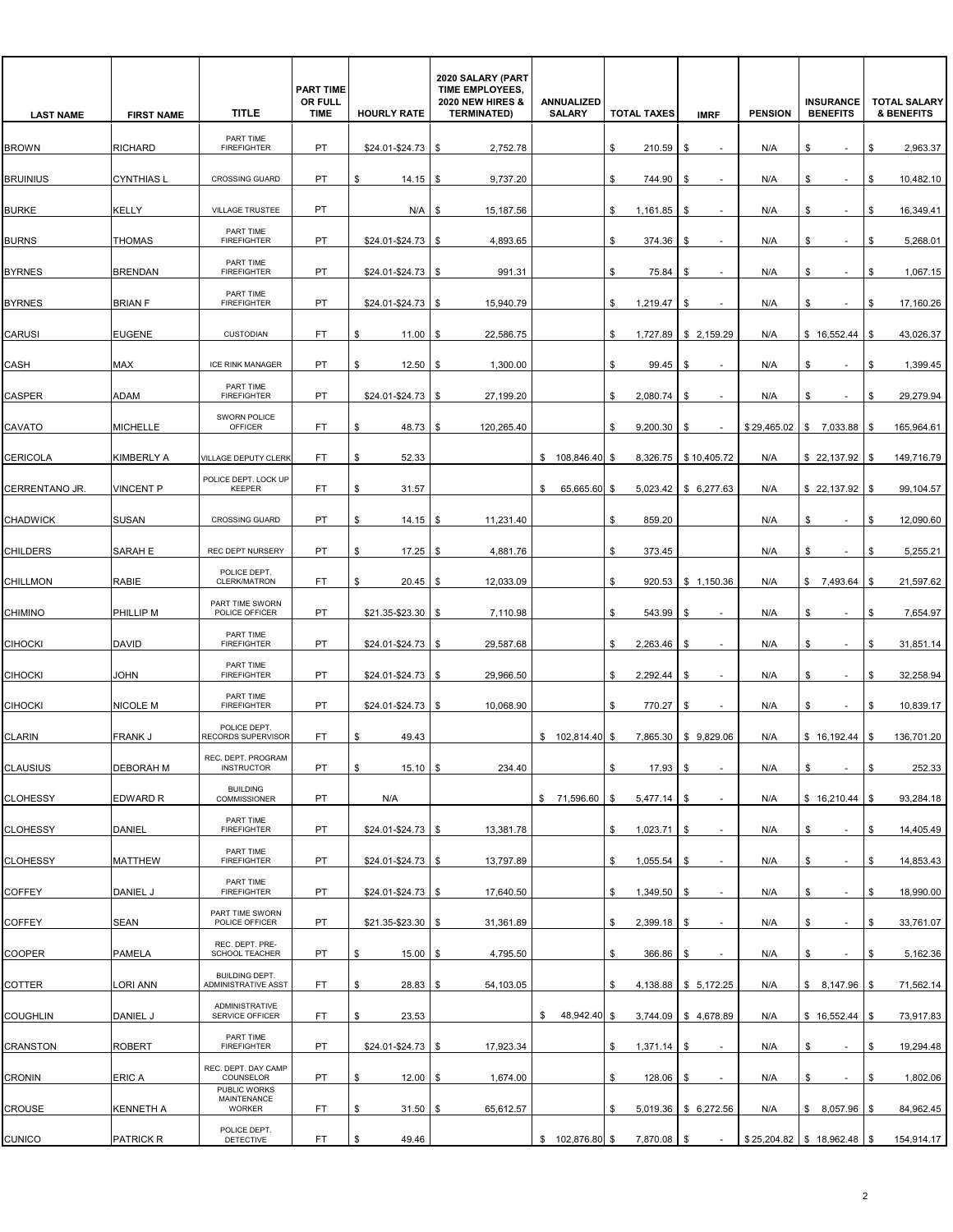| <b>LAST NAME</b>  | <b>FIRST NAME</b> | <b>TITLE</b>                                        | <b>PART TIME</b><br>OR FULL<br><b>TIME</b> | <b>HOURLY RATE</b>   | 2020 SALARY (PART<br>TIME EMPLOYEES,<br><b>2020 NEW HIRES &amp;</b><br><b>TERMINATED)</b> | <b>ANNUALIZED</b><br><b>SALARY</b> | <b>TOTAL TAXES</b>  | <b>IMRF</b>                    | <b>PENSION</b> | <b>INSURANCE</b><br><b>BENEFITS</b> | <b>TOTAL SALARY</b><br><b>&amp; BENEFITS</b> |
|-------------------|-------------------|-----------------------------------------------------|--------------------------------------------|----------------------|-------------------------------------------------------------------------------------------|------------------------------------|---------------------|--------------------------------|----------------|-------------------------------------|----------------------------------------------|
| <b>CUNNANE</b>    | GAIL              | <b>CROSSING GUARD</b>                               | <b>PT</b>                                  | \$<br>14.15          | 4,620.90<br>S.                                                                            |                                    | \$<br>353.50        | \$                             | N/A            | \$                                  | \$<br>4,974.40                               |
| <b>CUNNEA</b>     | ERIN              | REC DEPT DANCE<br><b>INSTRUCTOR</b>                 | PT                                         | 15.00<br>\$          | 810.00<br><b>S</b>                                                                        |                                    | \$<br>61.97         | \$                             | N/A            | \$<br>$\overline{\phantom{a}}$      | \$<br>871.97                                 |
| <b>CUNNINGHAM</b> | DOROTHY M         | REC. DEPT. NURSERY                                  | PT                                         | 12.30<br>\$          | 4,296.00<br>S                                                                             |                                    | \$<br>328.64        | \$                             | N/A            | \$                                  | 4,624.64<br>\$                               |
| <b>CZERWIEN</b>   | JONATHAN R        | PART TIME<br><b>FIREFIGHTER</b>                     | <b>PT</b>                                  | \$24.01-\$24.73      | 23,816.49<br>\$                                                                           |                                    | \$<br>1,821.96      | \$                             | N/A            | \$                                  | \$<br>25,638.45                              |
| <b>CZERWINSKI</b> | <b>JAMES M</b>    | PUBLIC WORKS<br><b>MAINTENANCE</b><br><b>WORKER</b> | FT.                                        | \$<br>34.90          | \$<br>72,553.28                                                                           |                                    | \$<br>5,550.33      | \$ 6,936.09                    | N/A            | $$22,137.92$ \$                     | 107,177.62                                   |
| <b>DAVILA</b>     | CALEB             | SWORN POLICE<br><b>OFFICER</b>                      | FT                                         | 48.02<br>\$          |                                                                                           | 99,881.60<br>\$                    | \$<br>7,640.94      | \$                             |                | $$24,470.99$ \ \$ 18,962.48         | 150,956.01<br>\$                             |
| <b>DIAMOND</b>    | <b>CATHERINE</b>  | REC. DEPT. DRAMA<br><b>INSTRUCTOR</b>               | <b>PT</b>                                  | \$<br>16.80          | 795.61<br>-\$                                                                             |                                    | \$<br>60.86         | \$                             | N/A            | \$                                  | \$<br>856.47                                 |
| <b>DIAMOND</b>    | <b>EMILY</b>      | REC. DEPT. DANCE<br><b>INSTRUCTOR</b>               | PT                                         | \$<br>16.35          | 907.44<br>- \$                                                                            |                                    | \$<br>69.42         | \$                             | N/A            | \$<br>$\overline{\phantom{a}}$      | \$<br>976.86                                 |
| <b>DILLOW</b>     | <b>MYRON W</b>    | PART TIME<br><b>FIREFIGHTER</b>                     | PT                                         | \$24.01-\$24.73      | 1,560.60<br>S.                                                                            |                                    | \$<br>119.39        | \$                             | N/A            | \$                                  | 1,679.99<br>\$                               |
| <b>DOBSON</b>     | <b>ANTWAN</b>     | PART TIME<br><b>FIREFIGHTER</b>                     | PT                                         | \$24.01-\$24.73      | 1,364.58<br>l \$                                                                          |                                    | 104.39<br>\$        | \$                             | N/A            | \$<br>$\sim$                        | \$<br>1,468.97                               |
| <b>DONEGAN</b>    | DANIEL            | DRIVING RANGE<br><b>OPERATIONS</b>                  | PT                                         | \$<br>11.00          | 8,729.40<br>-\$                                                                           |                                    | \$<br>667.80        | \$                             | N/A            | \$<br>$\overline{\phantom{a}}$      | 9,397.20<br>\$                               |
| <b>DONOVAN</b>    | <b>JOSEPHINE</b>  | REC. DEPT.<br><b>SECRETARY</b>                      | FT.                                        | 20.60<br>\$          | 42,840.60<br>\$                                                                           |                                    | 3,277.31<br>\$      | \$4,095.56                     | N/A            | \$                                  | 50,213.47<br>\$                              |
| <b>DONOVAN</b>    | PETER M           | POLICE DEPARTMENT<br>CAPTAIN                        | <b>FT</b>                                  | \$<br>71.30          |                                                                                           | \$148,304.00                       | \$<br>11,345.26     | \$                             |                | $$36,334.48$ $$22,137.92$           | \$<br>218,121.66                             |
| <b>DRENOVSKY</b>  | EILEEN            | PRE SCHOOL TEACHER<br><b>INSTRUCTOR</b>             | PT                                         | \$<br>20.45          | 20,628.23<br>-\$                                                                          |                                    | \$<br>1,578.06      | \$<br>$\overline{\phantom{a}}$ | N/A            | \$<br>$\sim$                        | 22,206.29<br>\$                              |
| <b>DUFFIN</b>     | <b>PATRICK</b>    | SWORN POLICE<br>OFFICER                             | FT                                         | 38.38<br>\$          |                                                                                           | 79,830.36<br>\$                    | 6,107.02<br>\$      | \$                             | \$19,558.44    | S,<br>6,716.80                      | 112,212.62<br>\$                             |
| <b>DUFFY</b>      | JAMES P           | SWORN POLICE<br><b>OFFICER</b>                      | <b>FT</b>                                  | \$<br>49.96          |                                                                                           | \$ 103,916.80                      | \$<br>7,949.64      | \$                             |                | $$25,459.62$ \ \$ 18,962.48         | \$<br>156,288.53                             |
| <b>DUFFY</b>      | <b>KELLY L</b>    | <b>CITIZEN SERVICES</b><br>SECRETARY                | PT                                         | $15.45$ \$<br>\$     | 14,940.23                                                                                 |                                    | \$<br>1,142.93      | \$                             | N/A            | \$                                  | 16,083.16<br>\$                              |
| <b>DUFFY</b>      | LIAM J            | REC DEPT DAY CAMP<br>COUNSELOR                      | PT                                         | 10.00<br>\$          | 1,515.00<br>\$                                                                            |                                    | 115.90<br>\$        | \$                             | N/A            | \$                                  | 1,630.90<br>\$                               |
| <b>DUFFY</b>      | <b>ROSEMARY</b>   | CITIZEN SERVICES                                    | PT                                         | \$                   |                                                                                           |                                    |                     |                                |                |                                     | \$                                           |
|                   |                   | MEALS ON WHEELS<br>REC DEPT DAY CAMP                |                                            | 11.00                | 6,430.00<br>l \$                                                                          |                                    | \$<br>491.90        | \$                             | N/A            | \$                                  | 6,921.90                                     |
| <b>DUFFY</b>      | <b>SEAN C</b>     | COUNSELOR<br>PUBLIC WORKS<br>MAINTENANCE            | PT                                         | 10.00<br>\$          | 1,455.00<br>- \$                                                                          |                                    | \$<br>111.31        | \$                             | N/A            | \$                                  | \$<br>1,566.31                               |
| DUFFY JR.         | <b>DENNIS M</b>   | WORKER<br>PART TIME                                 | FT.                                        | $31.50$ \$<br>\$     | 65,376.32                                                                                 |                                    | \$                  | 5,001.29 \$ 6,249.98           | N/A            | $$22,137.92$ \\$                    | 98,765.50                                    |
| <b>DUNNE</b>      | <b>EDWARD</b>     | <b>FIREFIGHTER</b><br>PART TIME                     | PT                                         | $$24.01 - $24.73$ \$ | 31,691.53                                                                                 |                                    | 2,424.40 \$<br>\$   |                                | N/A            | \$<br>$\overline{\phantom{a}}$      | \$<br>34,115.93                              |
| <b>DURBIN</b>     | <b>JASON A</b>    | <b>FIREFIGHTER</b>                                  | PT                                         | $$24.01 - $24.73$ \$ | 13,048.00                                                                                 |                                    | \$<br>998.17        | \$                             | N/A            | \$<br>$\overline{\phantom{a}}$      | \$<br>14,046.17                              |
| <b>DURKALSKI</b>  | <b>THADDEUS</b>   | CROSSING GUARD<br>PUBLIC WORKS UTILITY              | PT                                         | \$<br>$14.15$ \$     | 8,913.80                                                                                  |                                    | \$<br>681.91        | \$<br>$\overline{\phantom{a}}$ | N/A            | \$<br>$\sim$                        | \$<br>9,595.71                               |
| <b>EVOY</b>       | <b>KEVIN P</b>    | <b>WORKER</b>                                       | FT                                         | $33.86$ \$<br>\$     | 70,922.12                                                                                 |                                    | \$                  | 5,425.54 \$ 6,780.15           | N/A            | \$16,192.44                         | 99,320.26<br>\$                              |
| <b>EWING</b>      | JOHN B            | <b>CROSSING GUARD</b><br>REC. DEPT. PRE-            | PT                                         | \$<br>$14.15$ \$     | 4,648.80                                                                                  |                                    | \$<br>$355.63$ \$   |                                | N/A            | \$<br>$\sim$                        | \$<br>5,004.43                               |
| <b>FANELLI</b>    | <b>BARBARA</b>    | SCHOOL TEACHER<br>PUBLIC WORKS<br>MAINTENANCE       | PT                                         | \$<br>$25.60$ \$     | 23,138.85                                                                                 |                                    | \$<br>$1,770.12$ \$ | $\sim$                         | N/A            | \$<br>$\sim$                        | 24,908.97<br>\$                              |
| <b>FARRELL</b>    | <b>BRIAN</b>      | WORKER<br>REC DEPT                                  | FT.                                        | $31.25$ \$<br>\$     | 64,337.79                                                                                 |                                    | \$                  | 4,921.84 \$ 6,150.69           | N/A            | $(121.00)$ \$<br>\$                 | 75,289.32                                    |
| <b>FENNEL</b>     | <b>MARK</b>       | SKATE GUARD<br>PART TIME                            | PT                                         | \$<br>$12.25$ \$     | 1,696.64                                                                                  |                                    | \$<br>129.79        | \$                             | N/A            | \$<br>$\sim$                        | \$<br>1,826.43                               |
| <b>FINERON</b>    | RAYMOND J         | <b>FIREFIGHTER</b><br><b>STREETS &amp; PARKS</b>    | PT                                         | $$24.01 - $24.73$ \$ | 2,413.36                                                                                  |                                    | \$<br>184.62        | \$<br>$\sim$                   | N/A            | \$<br>$\sim$                        | 2,597.98<br>\$                               |
| <b>FINN</b>       | COLLEEEN          | DEPT. SECRETARY<br>PART TIME                        | FT.                                        | \$<br>21.85          |                                                                                           | 45,448.00<br>\$                    | \$<br>3,476.77      | \$4,344.83                     | N/A            | \$8,237.96                          | 61,507.56                                    |
| FLAVIN, JR        | <b>GARRETT</b>    | <b>FIREFIGHTER</b>                                  | PT                                         | $$24.01 - $24.73$ \$ | 16,509.20                                                                                 |                                    | 1,262.95<br>\$      | \$                             | N/A            | \$<br>$\sim$                        | \$<br>17,772.15                              |
| <b>FOLEY</b>      | <b>TESSA</b>      | REC DEPT DAY CAMP<br>COUNSELOR                      | PT                                         | $9.25$ \$<br>\$      | 930.00                                                                                    |                                    | \$<br>$71.15$ \$    |                                | N/A            | \$                                  | \$<br>1,001.15                               |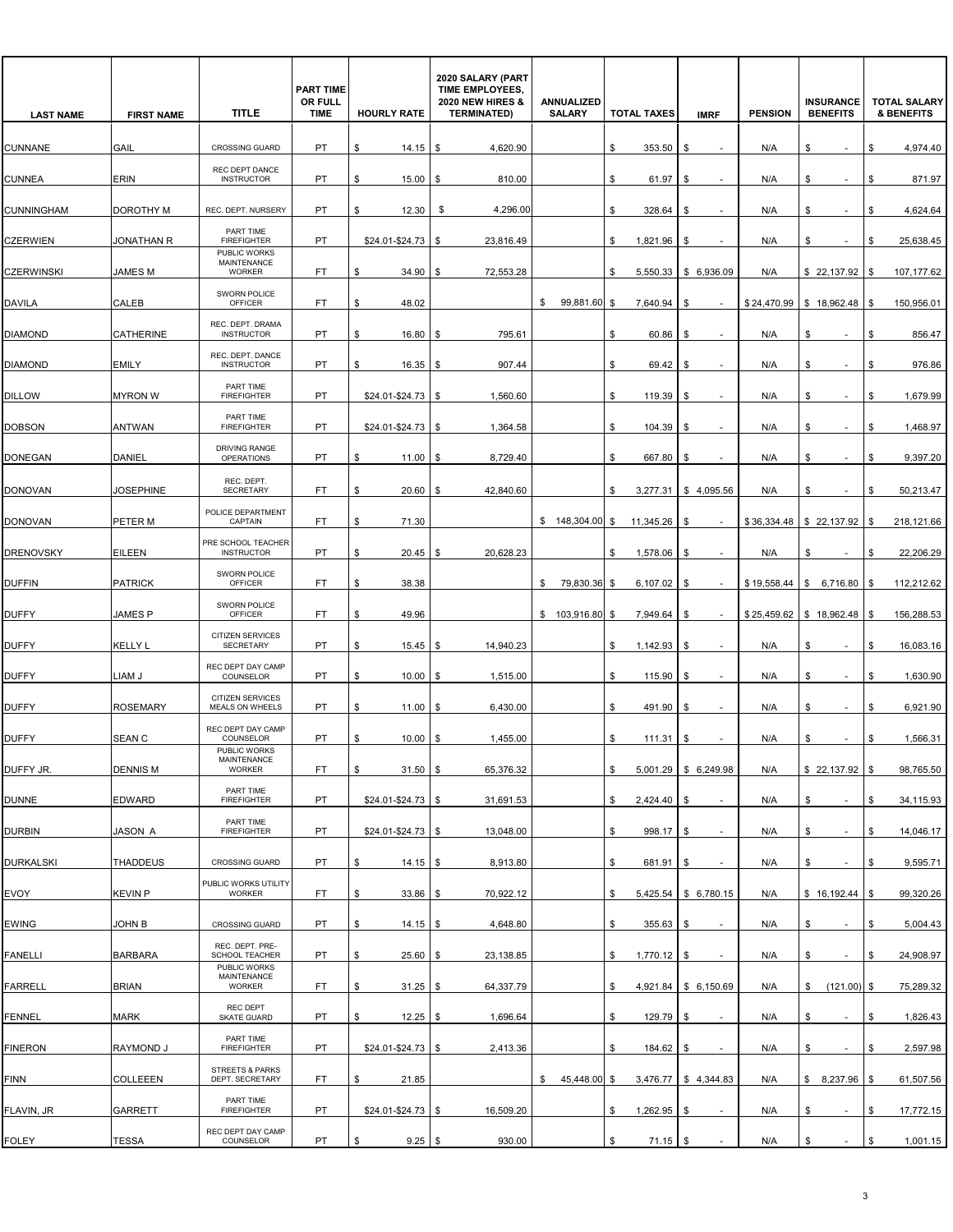| <b>LAST NAME</b>  | <b>FIRST NAME</b> | <b>TITLE</b>                                        | <b>PART TIME</b><br>OR FULL<br><b>TIME</b> | <b>HOURLY RATE</b>   | 2020 SALARY (PART<br>TIME EMPLOYEES,<br><b>2020 NEW HIRES &amp;</b><br><b>TERMINATED)</b> | <b>ANNUALIZED</b><br><b>SALARY</b> | <b>TOTAL TAXES</b>  | <b>IMRF</b>                    | <b>PENSION</b> | <b>INSURANCE</b><br><b>BENEFITS</b> | <b>TOTAL SALARY</b><br><b>&amp; BENEFITS</b> |
|-------------------|-------------------|-----------------------------------------------------|--------------------------------------------|----------------------|-------------------------------------------------------------------------------------------|------------------------------------|---------------------|--------------------------------|----------------|-------------------------------------|----------------------------------------------|
| <b>FORAN</b>      | DANIEL E          | SWORN POLICE<br><b>OFFICER</b>                      | FT.                                        | \$<br>41.89          |                                                                                           | \$<br>87,131.20 \$                 | 6,665.54            | \$                             | \$21,347.14    | \$14,204.64                         | \$<br>129,348.52                             |
| <b>FRANK</b>      | NICK R            | PART TIME<br><b>FIREFIGHTER</b>                     | PT                                         | \$24.01-\$24.73      | 21,033.46<br>\$                                                                           |                                    | 1,609.06<br>\$      | \$<br>$\blacksquare$           | N/A            | \$                                  | 22,642.52<br>\$                              |
| <b>FRANKLIN</b>   | <b>WENDIA</b>     | POLICE DEPARTMENT<br>LIEUTENANT                     | FT                                         | 64.26<br>\$          |                                                                                           | \$133,660.80                       | 10,225.05<br>\$     | \$                             | \$32,746.90    | 8,057.96<br>\$                      | 184,690.71<br>\$                             |
| <b>FRANZ</b>      | <b>EDWARD</b>     | <b>BUSINESS LICENSE</b><br><b>INSPECTOR</b>         | <b>PT</b>                                  | \$<br>13.91          | 10,395.48<br>\$                                                                           |                                    | \$<br>795.25        | \$                             | N/A            | \$                                  | 11,190.73<br>\$                              |
| <b>FUNK</b>       | LAWRENCE J        | PUBLIC WORKS<br><b>MAINTENANCE</b><br><b>WORKER</b> | FT.                                        | \$<br>31.25          | \$<br>64,971.36                                                                           |                                    | \$<br>4,970.31      | \$6,211.26                     | N/A            | \$22,137.92                         | \$<br>98,290.85                              |
| <b>GHOULEN</b>    | <b>NOOR</b>       | PART TIME<br><b>FIREFIGHTER</b>                     | PT                                         | \$24.01-\$24.73      | 16,469.76<br>\$                                                                           |                                    | 1,259.94<br>\$      | \$                             | N/A            | \$                                  | 17,729.70<br>\$                              |
| <b>GLEASON</b>    | <b>JULIE A</b>    | REC DEPT EXERCISE<br><b>INSTRUCTOR</b>              | <b>PT</b>                                  | 24.00<br>\$          | 144.00<br>\$                                                                              |                                    | \$<br>11.02         | \$                             | N/A            | \$                                  | \$<br>155.02                                 |
| <b>GLENNON</b>    | <b>LIAM</b>       | <b>REC DEPT</b><br><b>SKATE GUARD</b>               | <b>PT</b>                                  | \$<br>10.75          | 360.00<br>- \$                                                                            |                                    | \$<br>27.54         | \$<br>$\overline{\phantom{a}}$ | N/A            | \$<br>٠                             | \$<br>387.54                                 |
| GOMEZ             | <b>ROSALINDA</b>  | REC DEPT DANCE<br><b>INSTRUCTOR</b>                 | PT                                         | 16.00<br>\$          | 376.50<br>\$.                                                                             |                                    | \$<br>28.80         | S.                             | N/A            | \$                                  | 405.30<br>\$                                 |
| GONZALEZ          | <b>REGINA</b>     | REC DEPT POOL<br>LIFEGUARD                          | PT                                         | 10.00<br>\$          | 180.00<br>\$                                                                              |                                    | \$<br>13.77         | \$                             | N/A            | \$<br>٠                             | \$<br>193.77                                 |
| <b>GORZEN</b>     | MILOSZ A          | YOUTH SUPERVISOR                                    | PT                                         | \$<br>11.00          | 2,885.46<br>\$                                                                            |                                    | \$<br>220.74        | \$<br>$\overline{\phantom{a}}$ | N/A            | \$<br>$\overline{\phantom{a}}$      | \$<br>3,106.20                               |
| <b>GRAAL</b>      | <b>DANIEL</b>     | SWORN POLICE<br><b>OFFICER</b>                      | FT                                         | \$<br>47.29          |                                                                                           | \$<br>98,363.20 \$                 | 1,426.27            | \$                             | \$24,098.98    | \$18,962.48                         | \$<br>142.850.93                             |
| <b>GRANT</b>      | JUDY              | <b>CROSSING GUARD</b>                               | <b>PT</b>                                  | \$<br>14.15          | 4,619.30<br>- \$                                                                          |                                    | 353.38<br>\$        | \$                             | N/A            | \$<br>$\sim$                        | \$<br>4,972.68                               |
| <b>GRAZEVICH</b>  | <b>ALLISON M</b>  | REC. DEPT. DANCE<br><b>INSTRUCTOR</b>               | PT                                         | 20.30<br>\$          | 5,312.50<br>S                                                                             |                                    | \$<br>406.41        | \$                             | N/A            | \$                                  | \$<br>5,718.91                               |
| <b>GREEN JR</b>   | WILLIAM J         | PARKS DEPARTMENT<br><b>FOREMAN</b>                  | FT.                                        | \$<br>35.70          |                                                                                           | 74,256.00<br>\$                    | \$<br>5,680.58      | \$7,098.87                     | N/A            | \$14,204.64                         | \$<br>101,240.10                             |
| <b>GUEVARA</b>    | <b>ALEXANDER</b>  | SWORN POLICE<br>OFFICER                             | FT.                                        | 52.44<br>\$          |                                                                                           | \$ 109,075.20                      | 8,344.25<br>\$      | \$                             | \$26,723.42    | \$16,236.44                         | 160,379.32<br>\$                             |
| <b>GUZAITIS</b>   | JOHN              | PART TIME<br><b>FIREFIGHTER</b>                     | PT                                         | \$24.01-\$24.73      | 36,160.48<br>\$                                                                           |                                    | 2,766.28<br>\$      | \$                             | N/A            | \$                                  | 38,926.76<br>\$                              |
| <b>GUZMAN</b>     | <b>RIGOBERTO</b>  | SWORN POLICE<br>OFFICER                             | FT.                                        | 48.02<br>\$          |                                                                                           | 99,881.60 \$<br>\$                 | 7,640.94            | \$                             | \$24,470.99    | \$ 8.057.96                         | \$<br>140,051.49                             |
| <b>HARRIGAN</b>   | JOHN              | DRIVING RANGE<br><b>OPERATIONS</b>                  | PT                                         | \$<br>10.00          | 2,710.00<br>\$                                                                            |                                    | \$<br>207.32        | \$                             | N/A            | \$                                  | \$<br>2,917.32                               |
| <b>HARRIGAN</b>   | <b>KEVIN</b>      | PART TIME<br><b>FIREFIGHTER</b>                     | PT                                         | \$24.01-\$24.73      | 12,717.77<br>\$                                                                           |                                    | 972.91<br>\$        | \$                             | N/A            | \$                                  | \$<br>13,690.68                              |
| <b>HARRIS</b>     | W.T.              | ADJUDICATION                                        | PT                                         | 56.34<br>\$          | 53,271.79<br><b>\$</b>                                                                    |                                    | $4,075.29$ \$<br>\$ | $\overline{\phantom{a}}$       | N/A            | \$<br>$\sim$                        | 57,347.08<br>\$                              |
| <b>HART</b>       | STEPHEN J         | POLICE DEPARTMENT<br>LIEUTENANT                     | FT                                         | \$<br>65.46          |                                                                                           | $$136,156.80$ \$                   | 10,416.00           | \$                             |                | $$33,358.42$ \ \$ 18,962.48         | \$<br>198,893.69                             |
| <b>HARTMANN</b>   | RYAN A            | SWORN POLICE<br>OFFICER                             | FT                                         | 41.89<br>\$          |                                                                                           | \$<br>87,131.20 \$                 | 6,665.54            | - \$                           |                | $$21,347.14$ $$7,033.88$            | 122, 177.76<br>\$                            |
| <b>HAWKING</b>    | <b>KENNETH</b>    | <b>CUSTODIAN</b>                                    | PT                                         | 11.00<br>\$          | 4,390.08<br>- \$                                                                          |                                    | 335.84<br>\$        | \$<br>$\sim$                   | N/A            | \$<br>$\sim$                        | 4,725.92<br>\$                               |
| <b>HEALY</b>      | <b>JAMES A</b>    | POLICE DEPARTMENT<br>LIEUTENANT                     | FT                                         | 64.26<br>\$          |                                                                                           | $$133,660.80$ \$                   | 1,938.08            | \$                             |                | \$32,746.90 \$22,137.92             | 190,483.70<br>\$                             |
| <b>HEDERMAN</b>   | <b>BRET</b>       | POLICE DEPT.<br>LOCK UP KEEPER                      | FT.                                        | \$<br>24.60          |                                                                                           | \$<br>51,168.00 \$                 |                     | $3,914.35$ \$ 4,891.66         | N/A            | \$<br>$\blacksquare$                | \$<br>59,974.01                              |
| <b>HERRERA</b>    | <b>ALEXANDER</b>  | SWORN POLICE<br>OFFICER                             | FT.                                        | 44.46<br>\$          |                                                                                           | 92,476.80 \$<br>\$                 | 7,074.48 \$         |                                |                | $$22,656.82$ \ \$ 4,034.48          | 126,242.57<br>\$                             |
| <b>HERRERA II</b> | <b>MARK S</b>     | SWORN POLICE<br>OFFICER                             | FT                                         | 48.35<br>\$          |                                                                                           | $$100,568.00$ \$                   | 7,693.45            | \$                             |                | $$24,639.16$ \ \$ 22,137.92         | 155,038.53<br>\$                             |
| <b>HIGGINS</b>    | <b>WILLIAM E</b>  | SWORN POLICE<br>OFFICER                             | FT.                                        | \$<br>48.35          |                                                                                           | $$100,568.00$ \$                   | 7,693.45            | \$                             |                | $$24,639.16$ $$22,137.92$           | \$<br>155,038.53                             |
| HILL              | <b>DEVONTE</b>    | PART TIME<br><b>FIREFIGHTER</b>                     | PT                                         | \$24.01-\$24.73      | 815.60<br>l \$                                                                            |                                    | \$<br>62.39         | \$<br>$\overline{\phantom{a}}$ | N/A            | \$<br>$\overline{\phantom{a}}$      | \$<br>877.99                                 |
| <b>HOJEK</b>      | KEITH             | PD LIEUTENANT                                       | FT                                         | 69.22<br>\$          |                                                                                           | $$143,985.92$ \$                   | 11,014.92           | \$                             | \$35,276.55    | \$                                  | 190,277.39<br>\$                             |
| HOJEK, JR.        | <b>COREY M</b>    | PART TIME<br><b>FIREFIGHTER</b>                     | PT                                         | $$24.01 - $24.73$ \$ | 30,574.06                                                                                 |                                    | 2,338.92<br>\$      | \$                             | N/A            | \$                                  | \$<br>32,912.98                              |
| HOJEK, SR.        | COREY             | PART TIME<br><b>FIREFIGHTER</b>                     | PT                                         | $$24.01 - $24.73$ \$ | 42,473.73                                                                                 |                                    | $3,249.24$ \$<br>\$ |                                | N/A            | \$<br>$\sim$                        | \$<br>45,722.97                              |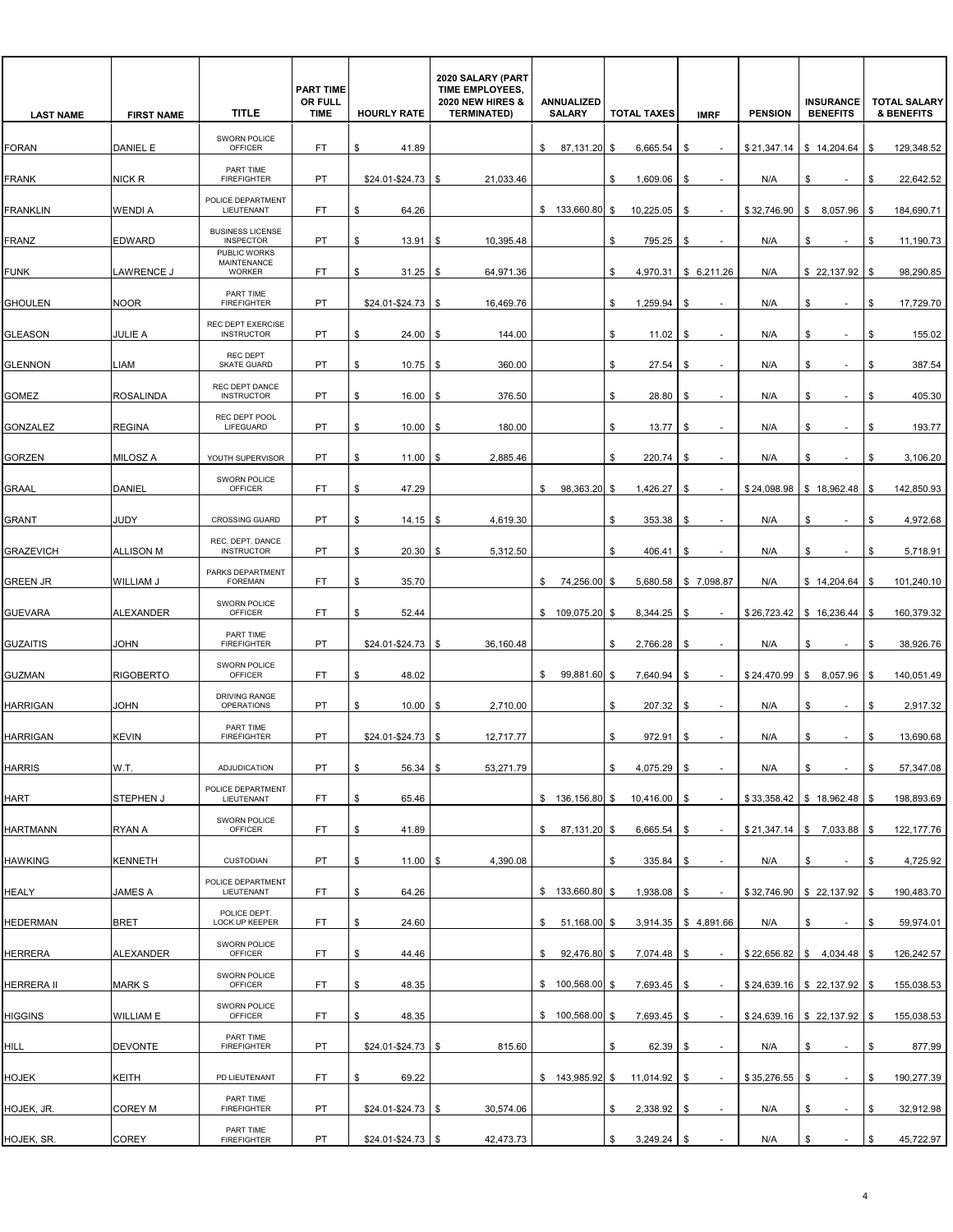| <b>LAST NAME</b> | <b>FIRST NAME</b>  | <b>TITLE</b>                               | <b>PART TIME</b><br>OR FULL<br><b>TIME</b> | <b>HOURLY RATE</b>   | 2020 SALARY (PART<br>TIME EMPLOYEES,<br><b>2020 NEW HIRES &amp;</b><br><b>TERMINATED)</b> | ANNUALIZED<br><b>SALARY</b> | <b>TOTAL TAXES</b> | <b>IMRF</b>                    | <b>PENSION</b> | <b>INSURANCE</b><br><b>BENEFITS</b> | <b>TOTAL SALARY</b><br><b>&amp; BENEFITS</b> |
|------------------|--------------------|--------------------------------------------|--------------------------------------------|----------------------|-------------------------------------------------------------------------------------------|-----------------------------|--------------------|--------------------------------|----------------|-------------------------------------|----------------------------------------------|
| HOJEK, SR.       | <b>COREY</b>       | ASST. FIRE CHIEF                           | PT.                                        | N/A                  | \$<br>42,795.00                                                                           |                             | \$<br>3,273.82     | \$                             | N/A            | \$<br>$\sim$                        | \$<br>46,068.82                              |
| <b>HOZZIAN</b>   | JOSEPH S           | PART TIME SWORN<br>POLICE OFFICER          | PT                                         | 21.35<br>\$          | 3,564.49<br>\$                                                                            |                             | \$<br>272.68       | \$<br>$\overline{\phantom{a}}$ | N/A            | \$<br>$\sim$                        | \$<br>3,837.17                               |
| <b>HUDSON</b>    | <b>CURTIS</b>      | PART TIME<br><b>FIREFIGHTER</b>            | PT                                         | \$24.01-\$24.73      | 34,617.38<br>\$                                                                           |                             | 2,648.23<br>\$     | \$                             | N/A            | \$                                  | 37,265.61<br>\$                              |
| <b>HUENECKE</b>  | <b>DONALD</b>      | PT COMMERCIAL<br><b>BUILDING INSPECTOR</b> | <b>PT</b>                                  | 34.50<br>\$          | 791.46<br>\$                                                                              |                             | \$<br>60.55        | \$                             | N/A            | \$<br>٠                             | \$<br>852.01                                 |
| <b>HUENECKE</b>  | <b>DONALD</b>      | PART TIME<br><b>FIREFIGHTER</b>            | PT                                         | \$24.01-\$24.73      | <b>S</b><br>36,489.74                                                                     |                             | \$<br>2,791.47     | \$<br>$\overline{\phantom{a}}$ | N/A            | \$<br>$\overline{\phantom{a}}$      | \$<br>39,281.21                              |
| <b>HUGUELET</b>  | <b>MICHAEL</b>     | REC. DEPT. ICE RINK<br>MANAAGER            | PT                                         | 15.00<br>\$          | 1,837.50<br>\$                                                                            |                             | \$<br>140.57       | \$                             | N/A            | \$                                  | 1,978.07<br>\$                               |
| <b>HUNT</b>      | <b>CHRISTA</b>     | YOUTH DEPT.<br><b>SUPERVISOR</b>           | PT                                         | \$<br>11.00          | 80.88<br>- \$                                                                             |                             | \$<br>6.19         | \$                             | N/A            | \$                                  | \$<br>87.07                                  |
| <b>HYNES</b>     | <b>MEGHAN</b>      | REC. DEPT. DANCE<br><b>DIRECTOR</b>        | <b>PT</b>                                  | \$<br>29.25          | \$<br>4,827.00                                                                            |                             | \$<br>369.27       | \$<br>$\overline{\phantom{a}}$ | N/A            | \$<br>$\overline{\phantom{a}}$      | \$<br>5,196.27                               |
| <b>ILGINIS</b>   | <b>MICHAEL</b>     | PART TIME<br><b>FIREFIGHTER</b>            | PT                                         | \$24.01-\$24.73      | 62,207.53<br>\$                                                                           |                             | 4,758.88<br>\$     | \$                             | N/A            | \$                                  | 66,966.41<br>\$                              |
| <b>INZINGA</b>   | JEAN               | <b>CROSSING GUARD</b>                      | PT                                         | \$<br>14.15          | 5,172.10<br>- \$                                                                          |                             | \$<br>395.67       | \$                             | N/A            | \$<br>$\overline{\phantom{a}}$      | \$<br>5,567.77                               |
| <b>INZINGA</b>   | <b>JOSEPH W</b>    | <b>CUSTODIAN</b>                           | PT                                         | \$<br>11.00          | 2,361.00<br>\$                                                                            |                             | \$<br>180.62       | \$<br>$\overline{\phantom{a}}$ | N/A            | \$<br>$\overline{\phantom{a}}$      | \$<br>2,541.62                               |
| <b>IVERS</b>     | MEGAN C            | POLICE DEPT.<br>CLERK/MATRON               | FT                                         | \$<br>27.75          |                                                                                           | 57,719.17 \$<br>\$          | 4,415.52           | \$5,517.95                     | N/A            | \$<br>8,852.96                      | \$<br>76,505.60                              |
| <b>JACKSON</b>   | <b>KALEY</b>       | YOUTH DEPT.<br>SUPERVISOR                  | PT                                         | \$<br>11.00          | 336.13<br>\$                                                                              |                             | \$<br>25.71        | \$                             | N/A            | \$<br>$\sim$                        | \$<br>361.84                                 |
| <b>JOHNSON</b>   | DANIEL             | PART TIME<br><b>FIREFIGHTER</b>            | PT                                         | \$24.01-\$24.73      | 13,047.11<br>\$                                                                           |                             | \$<br>998.10       | \$                             | N/A            | \$                                  | \$<br>14,045.21                              |
| <b>JOHNSON</b>   | <b>FRESSIE</b>     | CROSSING GUARD                             | PT                                         | \$<br>14.15          | 5,159.95<br>\$                                                                            |                             | \$<br>394.74       | \$<br>÷.                       | N/A            | \$<br>÷,                            | \$<br>5,554.69                               |
| <b>JOYCE</b>     | <b>BRENNA</b>      | <b>EXERCISE INSTRUCTOR</b>                 | PT                                         | 35.00<br>\$          | 665.00<br>\$                                                                              |                             | 50.87<br>\$        | \$<br>$\overline{a}$           | N/A            | \$<br>$\sim$                        | \$<br>715.87                                 |
| <b>KACZMARK</b>  | <b>JAMES</b>       | CODE ENFORCEMENT<br>OFFICER                | PT                                         | \$21.35-\$23.30      | 23,604.74<br>\$                                                                           |                             | 1,805.76<br>\$     | \$                             | N/A            | \$                                  | \$<br>25,410.50                              |
| KAHN             | <b>LAURENCE A</b>  | <b>GUITAR INSTRUCTOR</b>                   | PT                                         | 29.80<br>\$          | 319.55<br>\$                                                                              |                             | \$<br>24.45        | \$<br>÷,                       | N/A            | \$                                  | 344.00<br>\$                                 |
| KALATA           | KATHLEEN           | SECRETARY CITIZEN<br><b>SERVICES</b>       | PT                                         | 15.23<br>\$          | 11,103.04<br>\$                                                                           |                             | \$<br>849.38       | \$<br>$\blacksquare$           | N/A            | \$                                  | \$<br>11,952.42                              |
| KELLY            | <b>BRIANNA</b>     | PART TIME<br><b>FIREFIGHTER</b>            | PT                                         | \$24.01-\$24.73      | 34,924.99<br>\$                                                                           |                             | 2,671.76<br>\$     | \$                             | N/A            | \$                                  | \$<br>37,596.75                              |
| KELLY            | <b>ROBERT</b>      | DRIVING RANGE<br><b>OPERATIONS</b>         | PT                                         | $10.50$ \$<br>\$     | 1,834.88                                                                                  |                             | \$<br>$140.37$ \$  | $\overline{\phantom{a}}$       | N/A            | \$<br>$\sim$                        | 1,975.25<br>\$                               |
| KELSEY           | LYNN M             | <b>CROSSING GUARD</b>                      | PT                                         | \$<br>14.15          | <b>\$</b><br>9,585.95                                                                     |                             | \$<br>733.33 \$    | $\overline{\phantom{a}}$       | N/A            | \$<br>$\sim$                        | 10,319.28<br>\$                              |
| KENT             | <b>GENE</b>        | <b>CUSTODIAN</b>                           | PT                                         | 12.30<br>\$          | 10,691.46<br><b>\$</b>                                                                    |                             | 817.90 \$<br>\$    |                                | N/A            | \$                                  | 11,509.36<br>\$                              |
| <b>KERR</b>      | <b>CHRISTINE E</b> | <b>EXERCISE INSTRUCTOR</b>                 | PT                                         | 24.00<br>\$          | 648.00<br>- \$                                                                            |                             | 49.57<br>\$        | \$<br>$\overline{\phantom{a}}$ | N/A            | \$<br>$\overline{\phantom{a}}$      | 697.57<br>\$                                 |
| <b>KHOURY</b>    | ANGELA             | VILLAGE HALL<br>COUNTER CLERK              | FT                                         | 18.95<br>\$          |                                                                                           | 39,416.00 \$<br>\$          | 3,015.32           | \$3,768.17                     | N/A            | \$18,962.48                         | 65,161.97<br>\$                              |
| <b>KICHER</b>    | ERIKA M            | <b>EXERCISE INSTRUCTOR</b>                 | PT                                         | \$<br>35.00          | 490.00<br>\$                                                                              |                             | \$<br>37.49        | \$                             | N/A            | \$<br>$\blacksquare$                | \$<br>527.49                                 |
| <b>KIRINCIC</b>  | JOHN               | POLICE DEPARTMENT<br>LIEUTENANT            | FT                                         | 64.26<br>\$          |                                                                                           | $$133,660.80$ \$            | $10,225.05$ \$     | $\overline{\phantom{a}}$       |                | $$32,332.55$ $$22,137.92$           | 198,356.32<br>\$                             |
| <b>KIWALA</b>    | <b>MARY ANN</b>    | CROSSING GUARD                             | PT                                         | \$<br>13.75          | 2,750.00<br>-\$                                                                           |                             | 210.38<br>\$       | \$<br>$\overline{\phantom{a}}$ | N/A            | \$                                  | \$<br>2,960.38                               |
| <b>KLEINHAUS</b> | RONALD L           | FIRE CHIEF                                 | FT.                                        | \$<br>80.42          |                                                                                           | $$167,273.60$ \$            | 12,796.43          | \$                             | \$40,463.48    | \$16,192.44                         | 236,725.95<br>\$                             |
| <b>KLEINHAUS</b> | MICHAEL R          | PART TIME<br><b>FIREFIGHTER</b>            | PT                                         | $$24.01 - $24.73$ \$ | 37,805.73                                                                                 |                             | \$<br>2,892.14     | \$<br>$\overline{\phantom{a}}$ | N/A            | \$<br>$\overline{\phantom{a}}$      | \$<br>40,697.87                              |
| <b>KLEKAMP</b>   | THEODORE           | PART TIME<br><b>FIREFIGHTER</b>            | PT                                         | \$24.01-\$24.73      | 26,670.21<br>\$                                                                           |                             | 2,040.27<br>\$     | \$                             | N/A            | \$                                  | 28,710.48<br>\$                              |
| <b>KMETTY</b>    | <b>MICHAEL M</b>   | POLICE DEPT.<br>DETECTIVE                  | FT.                                        | 52.76<br>\$          |                                                                                           | $$109,740.80$ \$            | 8,395.17           | \$                             |                | $$26,546.30$ $$7,033.88$            | \$<br>151,716.15                             |
| KNEZ             | <b>ROBERT</b>      | <b>BUILDING INSPECTOR</b>                  | PT                                         | \$<br>$23.63$ \$     | 699.71                                                                                    |                             | $53.53$ \$<br>\$   |                                | N/A            | \$<br>$\sim$                        | \$<br>753.24                                 |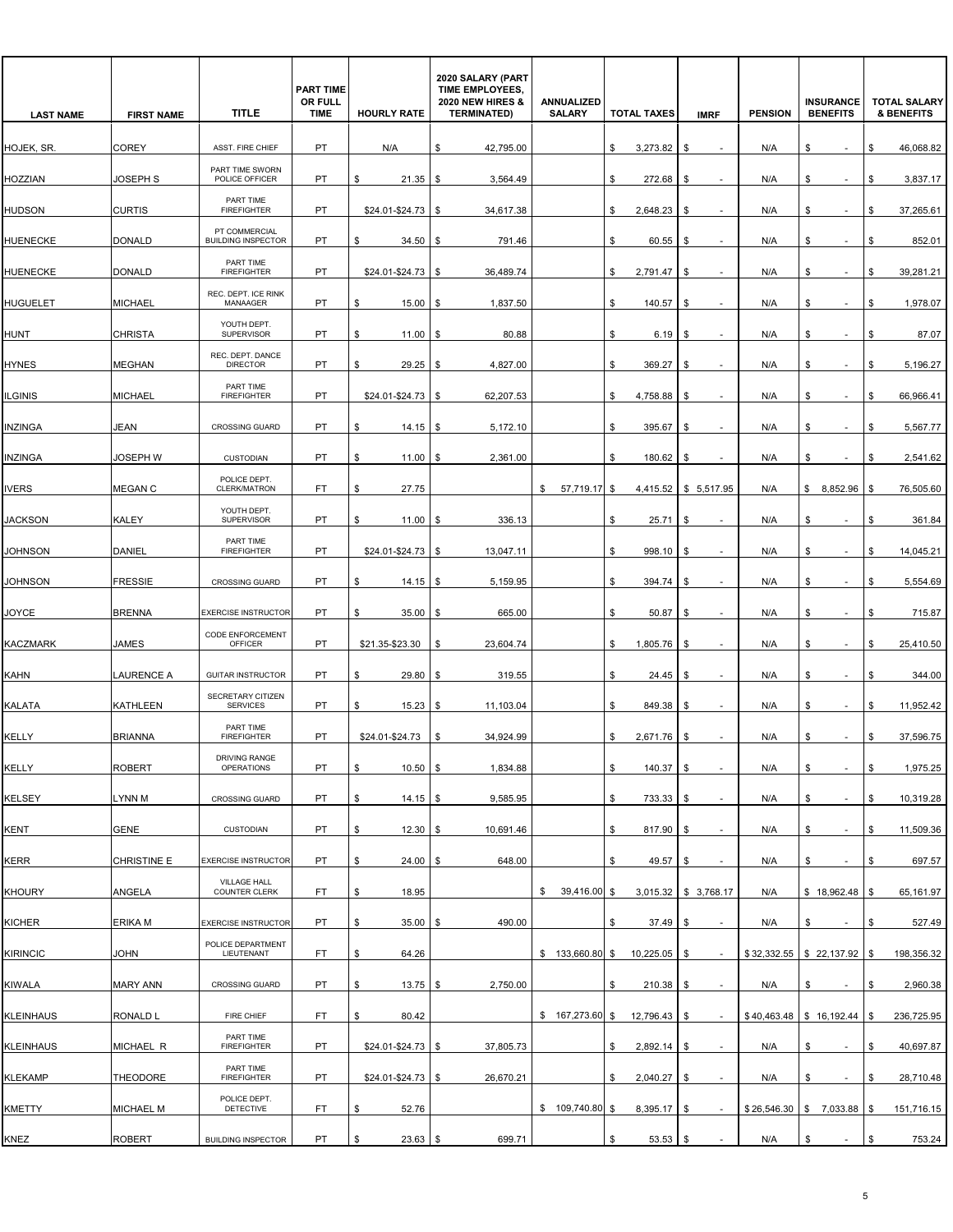| <b>LAST NAME</b>    | <b>FIRST NAME</b>    | <b>TITLE</b>                                 | <b>PART TIME</b><br>OR FULL<br><b>TIME</b> | <b>HOURLY RATE</b>   | 2020 SALARY (PART<br>TIME EMPLOYEES,<br><b>2020 NEW HIRES &amp;</b><br><b>TERMINATED)</b> | ANNUALIZED<br><b>SALARY</b> | <b>TOTAL TAXES</b> | <b>IMRF</b>                    | <b>PENSION</b> | <b>INSURANCE</b><br><b>BENEFITS</b> | <b>TOTAL SALARY</b><br><b>&amp; BENEFITS</b> |
|---------------------|----------------------|----------------------------------------------|--------------------------------------------|----------------------|-------------------------------------------------------------------------------------------|-----------------------------|--------------------|--------------------------------|----------------|-------------------------------------|----------------------------------------------|
| <b>KNIGHT</b>       | <b>TYRONE L</b>      | POLICE DEPT.<br>DETECTIVE                    | FT.                                        | 49.79<br>\$          |                                                                                           | \$103.563.20                | 7,922.58<br>\$     | \$                             | \$25,372.98    | \$ 8,057.96                         | \$<br>144,916.73                             |
| <b>KNIGHTS</b>      | <b>BENJAMIN D</b>    | PART TIME<br><b>FIREFIGHTER</b>              | PT                                         | \$24.01-\$24.73      | 5,825.60<br>-\$                                                                           |                             | \$<br>445.66       | \$<br>$\overline{\phantom{a}}$ | N/A            | \$                                  | 6,271.26<br>\$                               |
| косн                | <b>KARL</b>          | <b>SWORN POLICE</b><br><b>OFFICER</b>        | FT                                         | \$<br>44.46          |                                                                                           | 92,476.80<br>\$             | \$<br>7,074.48     | \$                             | \$22,656.82    | \$<br>7,033.88                      | \$<br>129,241.97                             |
| KOLB                | <b>KENNETH</b>       | <b>CROSSING GUARD</b>                        | <b>PT</b>                                  | \$<br>14.15          | 9,750.95<br>l \$                                                                          |                             | \$<br>745.95       | \$                             | N/A            | \$<br>$\sim$                        | \$<br>10,496.90                              |
| KOLENDA             | <b>BARBARA ANN</b>   | <b>SENIOR AEROBICS</b><br><b>INSTRUCTOR</b>  | PT                                         | 28.00<br>\$          | 4,307.13<br>l \$                                                                          |                             | 329.50<br>\$       | \$<br>$\sim$                   | N/A            | \$<br>٠                             | \$<br>4,636.63                               |
| <b>KORONKIEWICZ</b> | <b>SUSAN F</b>       | PRE SCHOOL TEACHER                           | PT                                         | 18.20<br>\$          | 14,939.10<br>S.                                                                           |                             | 1,142.84<br>\$     | \$.                            | N/A            | \$                                  | 16,081.94<br>\$                              |
| KOWALCZYK           | <b>MARY</b>          | <b>CROSSING GUARD</b>                        | <b>PT</b>                                  | \$<br>14.15          | 8,033.95<br>S.                                                                            |                             | \$<br>614.60       | \$                             | N/A            | \$                                  | \$<br>8,648.55                               |
| <b>KURENT</b>       | MICHAEL J            | PART TIME<br><b>FIREFIGHTER</b>              | PT                                         | $$24.01 - $24.73$ \$ | 25,676.98                                                                                 |                             | \$<br>1,964.29     | \$<br>$\overline{\phantom{a}}$ | N/A            | \$<br>$\sim$                        | 27,641.27<br>\$                              |
| <b>KUZLIK</b>       | <b>KELLY A</b>       | ACCOUNTS PAYABLE<br><b>CLERK</b>             | FT                                         | 32.02<br>\$          |                                                                                           | 66,601.60<br>\$             | \$<br>5,095.02     | \$6,367.11                     | N/A            | \$14,204.64                         | 92,268.38<br>\$                              |
| <b>KUZLIK</b>       | <b>PATRICK</b>       | REC. DEPT. ICE RINK<br>MANAAGER              | <b>PT</b>                                  | \$<br>$13.75$ \$     | 1,196.26                                                                                  |                             | \$<br>91.51        | \$                             | N/A            | \$                                  | \$<br>1,287.77                               |
| KYLE                | CAROL E              | <b>VILLAGE TRUSTEE</b>                       | PT                                         | N/A                  | \$<br>15,845.00                                                                           |                             | \$<br>1,212.14     | \$<br>$\sim$                   | N/A            | \$16,552.44                         | \$<br>33,609.58                              |
| LANIGAN             | <b>STEPHEN</b>       | PUBLIC WORKS<br>LABORER                      | FT                                         | 31.25<br>\$          | 64,979.36<br>\$                                                                           |                             | \$<br>4,970.92     | \$6,212.03                     | N/A            | \$22,137.92                         | 98,300.23<br>\$                              |
| LANIGAN             | AMY E                | PART TIME<br><b>FIREFIGHTER</b>              | PT                                         | \$24.01-\$24.73      | 24,524.58<br>- \$                                                                         |                             | \$<br>1,876.13     | \$                             | N/A            | \$<br>$\overline{\phantom{a}}$      | 26,400.71<br>\$                              |
| LASCOLA             | <b>STEVE</b>         | DRIVING RANGE<br><b>OPERATIONS</b>           | <b>PT</b>                                  | \$<br>10.50          | 3,433.50<br>S                                                                             |                             | \$<br>262.66       | \$                             | N/A            | \$                                  | \$<br>3,696.16                               |
| LAYHE               | <b>GEOFFREY</b>      | SUPERVISOR BUILDING<br>& HEALTH INSPECTOR    | FT.                                        | 45.89<br>\$          |                                                                                           | 95,451.20<br>\$             | \$<br>7,302.02     | \$9,125.13                     | N/A            | \$<br>8,057.96                      | 119,936.31<br>\$                             |
| LAZINEK             | <b>DENNIS R</b>      | SWORN POLICE<br>OFFICER                      | FT                                         | 49.27<br>\$          |                                                                                           | \$102,481.60                | 7,839.84<br>\$     | \$                             | \$25,107.99    | \$                                  | 135,429.43<br>\$                             |
| LECOMPTE            | <b>CHRISTOPHER J</b> | POLICE DEPT.<br><b>DETECTIVE</b>             | FT                                         | \$<br>49.46          |                                                                                           | \$102,876.80                | \$<br>7,870.08     | \$                             |                | \$25,204.82 \$22,137.92             | \$<br>158,089.61                             |
| LEE                 | <b>ERIN</b>          | <b>EXERCISE INSTRUCTOR</b>                   | <b>PT</b>                                  | \$<br>35.00          | 3,325.00<br>S                                                                             |                             | \$<br>254.36       | \$                             | N/A            | \$                                  | \$<br>3,579.36                               |
| LEHNHARDT           | THOMAS M             | SWORN POLICE<br>OFFICER                      | FT                                         | 48.35<br>\$          |                                                                                           | \$100,568.00                | 7,693.45<br>\$     | S                              |                | $$24,639.16$ $$22,137.92$           | 155,038.53<br>\$                             |
| LEIBFORTH           | <b>KELLEY</b>        | REC DEPT DAY CAMP<br>COUNSELOR               | PT                                         | 10.00<br>\$          | 1,515.00<br>- \$                                                                          |                             | 115.90<br>\$       | \$                             | N/A            | \$                                  | 1,630.90<br>\$                               |
| LEON                | SONIA                | CROSSING GUARD                               | PT                                         | \$<br>$14.15$ \$     | 8,621.45                                                                                  |                             | \$<br>659.54       | \$<br>$\overline{\phantom{a}}$ | N/A            | \$<br>$\overline{\phantom{a}}$      | 9,280.99<br>\$                               |
| LEWIS               | CAROLYN              | CROSSING GUARD                               | PT                                         | \$<br>$14.15$ \$     | 4,526.65                                                                                  |                             | \$<br>346.29       | \$<br>$\overline{\phantom{a}}$ | N/A            | \$<br>$\sim$                        | \$<br>4,872.94                               |
| LINDQUIST           | <b>ERICA</b>         | SENIOR BUS DRIVER                            | PT                                         | \$<br>15.60          | 9,167.15<br>\$                                                                            |                             | \$<br>701.29       | \$                             | N/A            | \$<br>٠                             | \$<br>9,868.44                               |
| INN.                | DAVID C              | POLICE DEPARTMENT<br>SERGEANT                | FT                                         | \$<br>71.30          |                                                                                           | $$148,304.00$ \$            | 11,345.26          | \$                             |                | $$36,334.48$ \ \$ 22,137.92 \       | 218,121.66<br>\$                             |
| INN.                | <b>MARJORIE JILL</b> | REC. DEPT. PRGRAM CO<br>ORDINATOR            | FT                                         | \$<br>$28.10$ \$     | 60,450.19                                                                                 |                             | \$<br>4,624.44     | \$5,779.04                     | N/A            | \$8,147.96                          | 79,001.63<br>\$                              |
| LOCONTE             | <b>ELIZABETH</b>     | YOUTH DEPT.<br>SUPERVISOR                    | PT                                         | \$<br>$11.00$ \$     | 6,963.32                                                                                  |                             | 532.69<br>\$       |                                | N/A            | \$<br>÷.                            | \$<br>7,496.01                               |
| LORENZ              | WILLIAM E            | PUBLIC WORKS<br><b>DIRECTOR</b>              | FT                                         | 71.35<br>\$          |                                                                                           | $$148,408.00$ \$            | 11,353.21          | \$<br>$\sim$                   | N/A            | \$16,192.44                         | \$<br>175,953.65                             |
| LORENZ              | LOREN                | PT MAINTENANCE<br><b>WORKER</b>              | PT                                         | \$<br>25.88          | 2,070.40<br>\$                                                                            |                             | \$<br>158.39       |                                | N/A            | \$8,237.96                          | 10,466.75<br>\$                              |
| LORENZ              | LOREN                | PART TIME<br><b>FIREFIGHTER</b>              | PT                                         | $$24.01 - $24.73$ \$ | 39,253.51                                                                                 |                             | \$<br>3,002.89     | \$                             | N/A            | \$<br>$\overline{\phantom{a}}$      | \$<br>42,256.40                              |
| LOVEJOY             | <b>FRANK H</b>       | PART TIME SWORN<br>POLICE OFFICER            | PT                                         | $$21.35 - $23.30$ \$ | 33,932.21                                                                                 |                             | \$<br>2,595.81     | \$<br>$\overline{\phantom{a}}$ | N/A            | \$<br>$\overline{\phantom{a}}$      | 36,528.02<br>\$                              |
| LUPE-CANINO         | <b>ANTHONY</b>       | PART TIME<br><b>FIREFIGHTER</b>              | PT                                         | \$24.01-\$24.73      | 27,837.20<br>  \$                                                                         |                             | 2,129.55<br>\$     | \$<br>$\overline{\phantom{a}}$ | N/A            | \$                                  | 29,966.75<br>\$                              |
| LYNCH               | SEAN                 | PART TIME<br><b>FIREFIGHTER</b>              | <b>PT</b>                                  | $$24.01 - $24.73$ \$ | 9,360.57                                                                                  |                             | \$<br>716.08       | \$                             | N/A            | \$<br>$\overline{\phantom{a}}$      |                                              |
| <b>MAHONEY</b>      | <b>KEVIN J</b>       | PUBLIC WORKS<br>MAINTENANCE<br><b>WORKER</b> | FT.                                        | $31.99$ \$<br>\$     | 67,303.89                                                                                 |                             | \$                 | 5,148.75   \$ 6,434.25         | N/A            | \$22,137.92                         | \$<br>10,076.65<br>\$<br>101,024.81          |
|                     |                      |                                              |                                            |                      |                                                                                           |                             |                    |                                |                |                                     |                                              |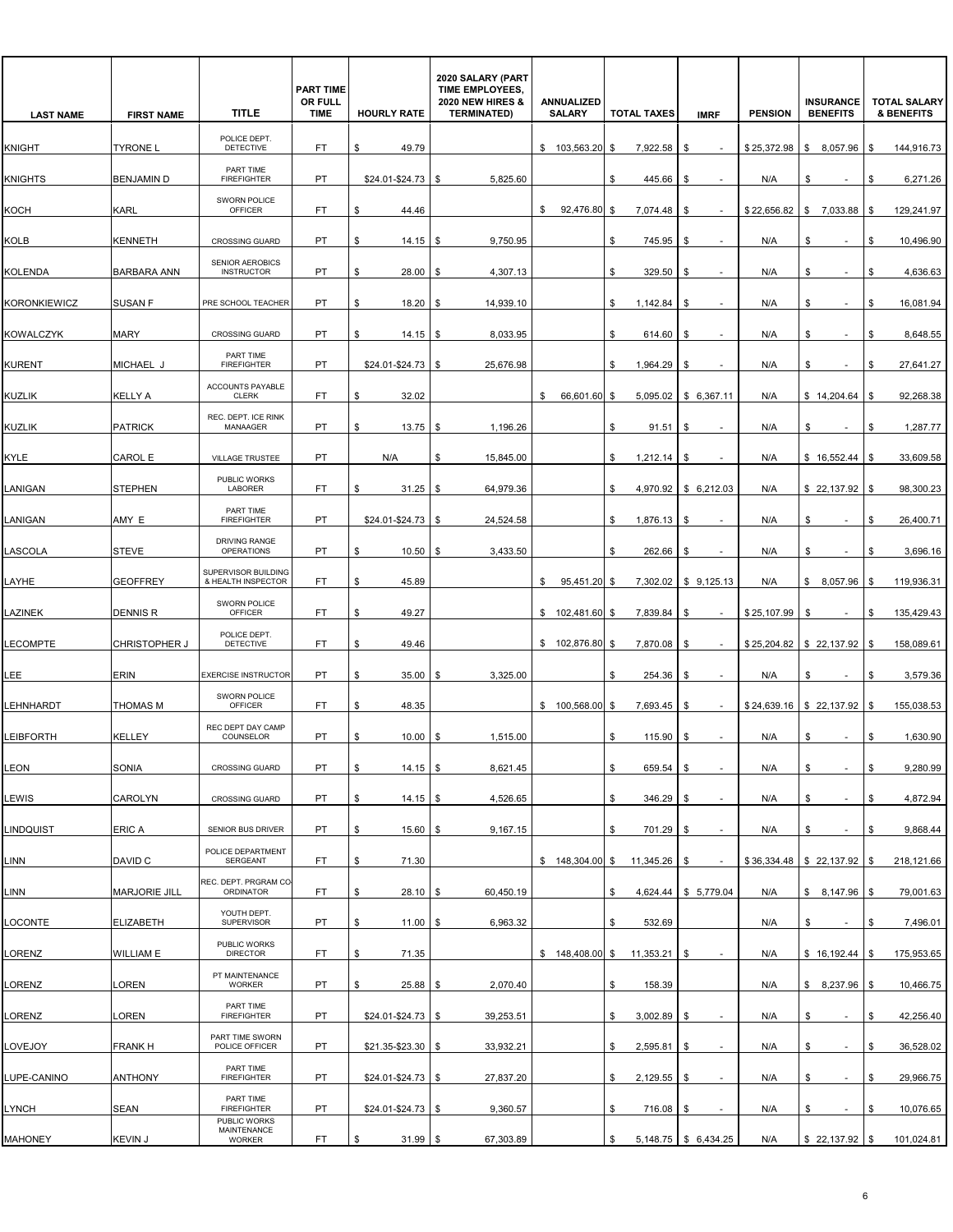| <b>LAST NAME</b>  | <b>FIRST NAME</b>  | <b>TITLE</b>                               | <b>PART TIME</b><br>OR FULL<br><b>TIME</b> | <b>HOURLY RATE</b>   | 2020 SALARY (PART<br>TIME EMPLOYEES,<br><b>2020 NEW HIRES &amp;</b><br><b>TERMINATED)</b> | ANNUALIZED<br><b>SALARY</b> | <b>TOTAL TAXES</b>  | <b>IMRF</b>                    | <b>PENSION</b> | <b>INSURANCE</b><br><b>BENEFITS</b> | <b>TOTAL SALARY</b><br><b>&amp; BENEFITS</b> |
|-------------------|--------------------|--------------------------------------------|--------------------------------------------|----------------------|-------------------------------------------------------------------------------------------|-----------------------------|---------------------|--------------------------------|----------------|-------------------------------------|----------------------------------------------|
| <b>MAHONEY</b>    | <b>NANCY</b>       | <b>CROSSING GUARD</b>                      | PT                                         | \$<br>14.15          | 9,652.70<br>- \$                                                                          |                             | 738.43<br>\$        | \$                             | N/A            | \$                                  | \$<br>10,391.13                              |
| <b>MARTH</b>      | COLLEEN            | <b>CROSSING GUARD</b>                      | PT                                         | 13.75<br>\$          | 1,155.00<br>l \$                                                                          |                             | \$<br>88.36         | \$                             | N/A            | \$<br>$\overline{\phantom{a}}$      | 1,243.36<br>\$                               |
| MARZANO           | <b>VINCENT</b>     | DRIVING RANGE<br><b>OPERATIONS</b>         | PT                                         | 10.00<br>S           | 1,580.50<br>\$                                                                            |                             | \$<br>120.91        | \$                             | N/A            | \$                                  | 1,701.41<br>S                                |
| <b>MARZULLO</b>   | <b>MARK F</b>      | <b>VILLAGE TRUSTEE</b>                     | <b>PT</b>                                  | N/A                  | 15,845.60<br>\$                                                                           |                             | \$                  | $1,212.19$ \ \$ 1,514.84       | N/A            | \$16,552.44                         | \$<br>35,125.07                              |
| <b>MASON</b>      | <b>ERIC</b>        | SWORN POLICE<br>OFFICER                    | FT                                         | \$<br>40.67          | \$<br>29,056.82                                                                           |                             | \$<br>2,222.85      | \$<br>$\sim$                   |                | $$7,118.92$ $$1,755.72$             | -\$<br>40,154.31                             |
| MAXWELL           | <b>GRACE</b>       | REC DEPT DANCE<br><b>INSTRUCTOR</b>        | PT                                         | \$<br>11.00          | 1,013.20<br>\$                                                                            |                             | \$<br>77.51         | \$                             | N/A            | \$                                  | 1,090.71<br>S                                |
| MAYA              | <b>MARLENE</b>     | <b>RECORDS CLERK</b>                       | <b>FT</b>                                  | \$<br>21.06          | 24,301.36<br>\$                                                                           |                             | \$                  | 1,859.05 \$ 2,323.21           | N/A            | \$2,330.96                          | \$<br>30,814.58                              |
| <b>MCCANN</b>     | <b>CHRISTINE M</b> | <b>ADMINISTRATIVE</b><br>ASSISTANT         | FT.                                        | 37.99<br>\$          |                                                                                           | \$ 79,019.20                | \$                  | 6,044.97 \$7,554.24            | N/A            | \$<br>$\sim$                        | 92,618.40<br>\$                              |
| <b>MCCARTHY</b>   | KATHLEEN           | <b>RECORDS CLERK</b>                       | PT                                         | 19.00<br>\$          | 16,378.75<br>\$                                                                           |                             | 1,252.97<br>\$      | \$                             | N/A            | \$                                  | 17,631.72<br>\$                              |
| <b>MCDONALD</b>   | <b>MICHAEL E</b>   | PART TIME<br><b>FIREFIGHTER</b>            | PT                                         | $$24.01 - $24.73$ \$ | 68,190.99                                                                                 |                             | \$<br>5,216.61      | \$                             | N/A            | \$                                  | \$<br>73,407.60                              |
| <b>MCGIVERN</b>   | HUGH J             | <b>ELECTRICAL</b><br><b>INSPECTOR</b>      | PT                                         | N/A                  | \$<br>16,640.00                                                                           |                             | \$<br>1,272.96      | \$<br>٠                        | N/A            | \$<br>$\sim$                        | \$<br>17,912.96                              |
| <b>MCINERNY</b>   | <b>BRENDAN</b>     | REC DEPT DAY CAMP<br>COUNSELOR             | PT                                         | \$<br>10.25          | 1,977.50<br>\$                                                                            |                             | \$<br>151.28        | \$                             | N/A            | \$                                  | 2,128.78<br>\$                               |
| <b>MCKEE</b>      | <b>ROBERT</b>      | PART TIME<br><b>FIREFIGHTER</b>            | PT                                         | $$24.01 - $24.73$ \$ | 17,714.38                                                                                 |                             | \$<br>1,355.15      | \$                             | N/A            | \$                                  | \$<br>19,069.53                              |
| <b>MCMAHON</b>    | <b>BRIAN</b>       | PART TIME<br><b>FIREFIGHTER</b>            | PT                                         | $$24.01 - $24.73$ \$ | 20,352.54                                                                                 |                             | \$<br>1,556.97      | \$<br>٠                        | N/A            | \$<br>$\sim$                        | \$<br>21,909.51                              |
| <b>MCNICHOLAS</b> | DANIEL             | PART TIME<br><b>FIREFIGHTER</b>            | PT                                         | \$24.01-\$24.73      | 17,186.93<br>-\$                                                                          |                             | \$<br>1,314.80      | \$                             | N/A            | \$                                  | 18,501.73<br>\$                              |
| <b>MCQUILLAN</b>  | <b>JAMES A</b>     | VILLAGE TRUSTEE                            | PT                                         | N/A                  | 15,845.60<br>S                                                                            |                             | \$                  | $1,212.19$ \$ 1,514.84         | N/A            | \$16,552.44                         | 35,125.07<br>\$                              |
| <b>MCQUILLAN</b>  | <b>OLIVIA</b>      | REC. DEPT<br>POOL LIFE GUARD               | PT                                         | \$<br>15.00          | 547.50<br>-\$                                                                             |                             | \$<br>41.88         | \$                             | N/A            | \$<br>$\sim$                        | \$<br>589.38                                 |
| <b>MCQUILLAN</b>  | <b>REBECCA</b>     | <b>CROSSING GUARD</b>                      | PT                                         | \$<br>14.15          | 1,595.25<br>l \$                                                                          |                             | \$<br>122.04        | \$                             | N/A            | \$<br>$\sim$                        | \$<br>1,717.29                               |
|                   | DANIEL             | PART TIME<br><b>FIREFIGHTER</b>            | PT                                         |                      | 21,919.52                                                                                 |                             |                     |                                |                | $\sim$                              | 23,596.36                                    |
| <b>MCVICKER</b>   |                    | SEASONAL PUBLIC                            |                                            | $$24.01 - $24.73$ \$ |                                                                                           |                             | \$<br>1,676.84      | \$                             | N/A            | \$                                  | \$                                           |
| <b>MENKE</b>      | JOSEPH             | <b>WORKS LABORER</b><br>PART TIME          | PT                                         | 11.00<br>\$          | 2,870.00<br>- \$                                                                          |                             | \$<br>219.56        | -\$                            | N/A            | \$                                  | 3,089.56<br>\$                               |
| <b>MILAKOVICH</b> | JASON A            | <b>FIREFIGHTER</b>                         | PT                                         | $$24.01 - $24.73$ \$ | 31,216.22                                                                                 |                             | \$<br>$2,388.04$ \$ |                                | N/A            | \$<br>$\sim$                        | 33,604.26<br>\$                              |
| <b>MISSEY</b>     | <b>BRYAN</b>       | IT SUPPORT<br>PUBLIC WORKS                 | FT.                                        | \$<br>57.79          |                                                                                           | \$120,203.20                | \$                  | 9,195.54 \$11,491.43           | N/A            | \$22,137.92                         | 163,028.09<br>\$                             |
| <b>MISSEY</b>     | <b>ALEXANDER</b>   | SEASONAL WORKER                            | PT                                         | $11.00$ \$<br>\$     | 7,825.00                                                                                  |                             | \$<br>$598.61$ \$   |                                | N/A            | \$<br>$\sim$                        | \$<br>8,423.61                               |
| <b>MIXAN</b>      | <b>MICHAEL</b>     | SKATE GUARED                               | PT                                         | \$<br>$10.00$ \ \$   | 277.64                                                                                    |                             | \$<br>21.24         | \$<br>$\overline{\phantom{a}}$ | N/A            | \$<br>$\overline{\phantom{a}}$      | 298.88<br>\$                                 |
| <b>MOONEY</b>     | <b>BRIANNA</b>     | THEATRE INSTRUCTOR                         | PT                                         | \$<br>$12.25$ \$     | 1,374.00                                                                                  |                             | \$<br>105.11        | \$<br>$\sim$                   | N/A            | \$<br>$\sim$                        | \$<br>1,479.11                               |
| <b>MOONEY</b>     | <b>CYNTHIA</b>     | THEATRE INSTRUCTOR<br>PUBLIC WORKS UTILITY | PT                                         | \$<br>$16.85$ \$     | 1,590.80                                                                                  |                             | $121.70$ \$<br>\$   |                                | N/A            | \$<br>$\sim$                        | \$<br>1,712.50                               |
| <b>MOORE</b>      | <b>TIMOTHY</b>     | WORKER<br>REC. DEPT. DAY CAMP              | FT.                                        | \$<br>$33.86$ \$     | 72,406.43                                                                                 |                             | \$                  | 5,539.09 \$ 6,922.05           | N/A            |                                     | 107,005.50                                   |
| <b>MOORE</b>      | ERIN               | COUNSELOR<br>SWORN POLICE                  | PT                                         | \$<br>$10.00$ \$     | 1,515.00                                                                                  |                             | \$<br>115.90        | \$                             | N/A            | \$<br>$\sim$                        | \$<br>1,630.90                               |
| <b>MORGAN</b>     | <b>KIARI B</b>     | OFFICER                                    | FT                                         | 48.35<br>\$          |                                                                                           | \$100,568.00                | 7,693.45 \$<br>\$   |                                |                | $$24,639.16$ \ \$ 22,331.92 \ \$    | 155,232.53                                   |
| MULLALLY          | <b>THOMAS</b>      | IT DIRECTOR                                | FT.                                        | 56.75<br>\$          |                                                                                           | $$118,249.18$ \$            |                     | 9,046.06 \$11,304.62           | N/A            | \$8,057.96                          | 146,657.82                                   |
| MULLALLY          | <b>NICOLE</b>      | REC DEPT TUMBLING<br><b>INSTRUCTOR</b>     | PT                                         | \$<br>15.50          | 186.00<br>-\$                                                                             |                             | 14.23<br>\$         | \$                             | N/A            | \$                                  | 200.23<br>\$                                 |
| MULLALLY          | <b>THOMAS</b>      | PART TIME<br><b>FIREFIGHTER</b>            | PT                                         | $$24.01 - $24.73$ \$ | 41,817.45                                                                                 |                             | \$<br>3,199.03      | \$                             | N/A            | \$<br>$\sim$                        | \$<br>45,016.48                              |
| <b>MURPHY</b>     | W <i>NH</i> OL     | POLICE DEPT.<br>DETECTIVE                  | FT                                         | 50.65<br>\$          |                                                                                           | \$105,352.00                | 8,059.43 \$<br>\$   |                                |                | $$25,811.24$ \$12,560.64 \$         | 151,783.31                                   |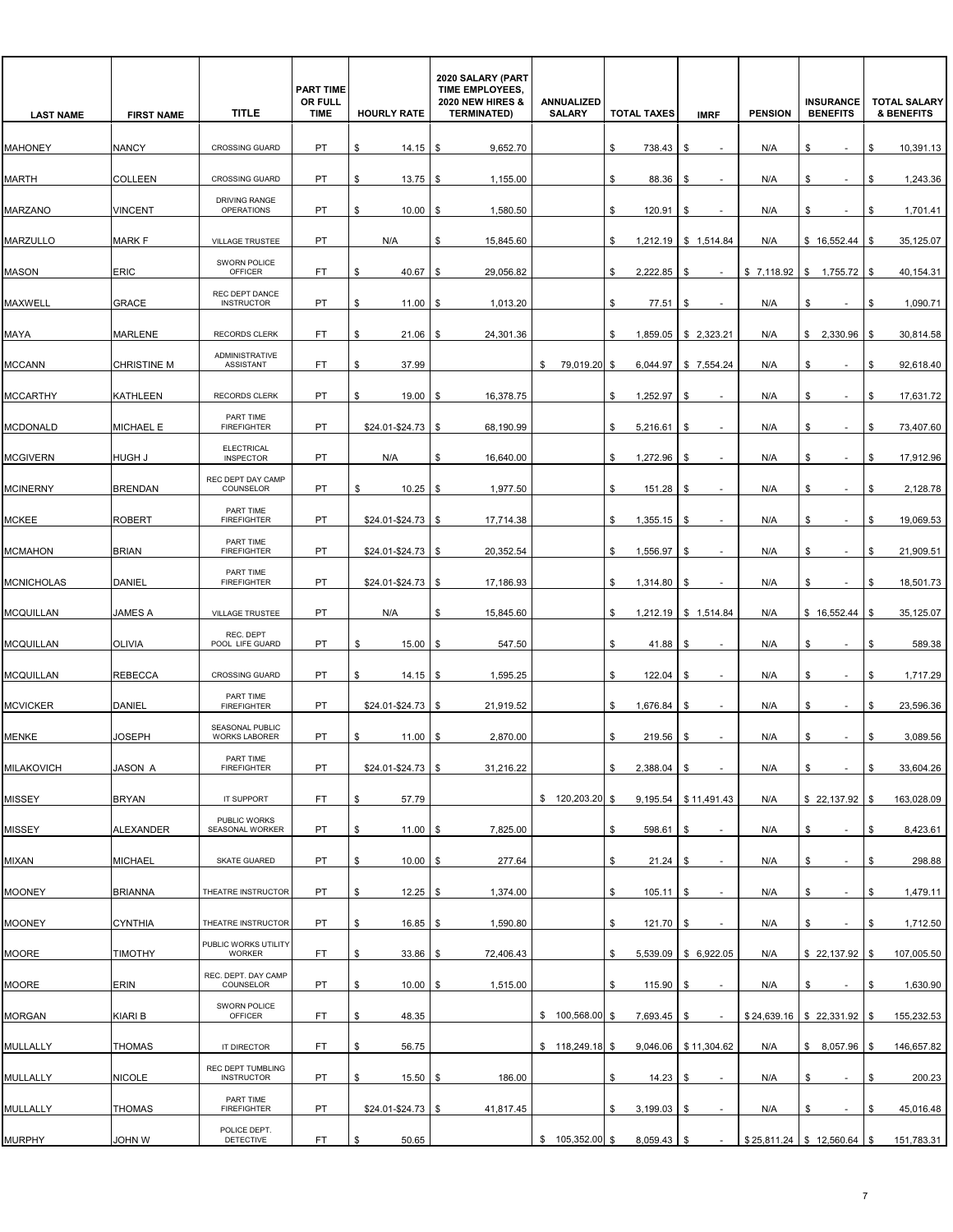| <b>LAST NAME</b>   | <b>FIRST NAME</b> | <b>TITLE</b>                                | <b>PART TIME</b><br>OR FULL<br><b>TIME</b> | <b>HOURLY RATE</b>   | 2020 SALARY (PART<br>TIME EMPLOYEES,<br><b>2020 NEW HIRES &amp;</b><br><b>TERMINATED)</b> | ANNUALIZED<br><b>SALARY</b> | <b>TOTAL TAXES</b> | <b>IMRF</b>                    | <b>PENSION</b> | <b>INSURANCE</b><br><b>BENEFITS</b> | <b>TOTAL SALARY</b><br>& BENEFITS |
|--------------------|-------------------|---------------------------------------------|--------------------------------------------|----------------------|-------------------------------------------------------------------------------------------|-----------------------------|--------------------|--------------------------------|----------------|-------------------------------------|-----------------------------------|
| <b>MURPHY</b>      | <b>GRACE U</b>    | POOL LIFEGUARD                              | PT.                                        | \$<br>10.00          | 18.50<br>S.                                                                               |                             | \$<br>1.42         | \$                             | N/A            | \$                                  | \$<br>19.92                       |
| <b>MURPHY</b>      | <b>MICHAEL R</b>  | PART TIME CADET<br><b>FIREFIGHTER</b>       | PT                                         | $$24.01 - $24.73$ \$ | 39,533.31                                                                                 |                             | \$<br>3,024.30     | \$                             | N/A            | \$<br>$\sim$                        | \$<br>42,557.61                   |
| <b>MURPHY</b>      | <b>CHRIS</b>      | PART TIME<br><b>FIREFIGHTER</b>             | PT                                         | \$24.01-\$24.73      | 19,949.61<br>\$                                                                           |                             | \$<br>1,526.15     | \$                             | N/A            | \$                                  | 21,475.76<br>\$                   |
| <b>MURPHY III</b>  | <b>ROBERT</b>     | PART TIME<br><b>FIREFIGHTER</b>             | PT                                         | \$24.01-\$24.73      | 52,442.88<br>-\$                                                                          |                             | \$<br>4,011.88     | \$                             | N/A            | \$<br>$\overline{\phantom{a}}$      | \$<br>56,454.76                   |
| <b>NELLIS</b>      | JAMES R           | PART TIME<br><b>FIREFIGHTER</b>             | PT                                         | $$24.01 - $24.73$ \$ | 16,575.24                                                                                 |                             | \$<br>1,268.01     | \$<br>$\overline{\phantom{a}}$ | N/A            | \$<br>$\sim$                        | \$<br>17,843.25                   |
| <b>NERIS JR</b>    | CELESTINO         | PUBLIC WORKS<br><b>MECHANIC</b>             | FT                                         | 42.73<br>\$          | 88,953.46<br>\$                                                                           |                             | \$<br>6,804.94     | \$8,503.95                     | N/A            | (525.00)<br>\$                      | 103,737.35<br>\$                  |
| NIX                | <b>ROXANNE</b>    | <b>BUILDING</b><br>DEPT.SECRETARY           | FT.                                        | \$<br>$24.10$ \\$    | 44,613.12                                                                                 |                             | \$                 | 3,412.90   \$4,265.01          | N/A            | \$22,467.92                         | 74,758.96<br>- \$                 |
| NIXON-WESTON       | <b>MARY A</b>     | <b>CROSSING GUARD</b>                       | <b>PT</b>                                  | \$<br>14.15          | 9,572.20<br>- \$                                                                          |                             | \$<br>732.27       | \$                             | N/A            | \$<br>$\sim$                        | \$<br>10,304.47                   |
| <b>NOLAN</b>       | <b>CHRISTIAN</b>  | PUBLIC WORKS<br>EQUIPMENT OPERATOR          | FT                                         | \$<br>41.41          | 89.221.47<br>SS.                                                                          |                             | \$<br>6,825.44     | \$8,529.57                     | N/A            | \$22,137.92                         | 126,714.40<br>\$                  |
| <b>NOLAN</b>       | JEFFREY S         | PUBLIC WORKS<br>MAINTENANCE<br>WORKER       | FT                                         | 34.90<br>\$          | 77,906.18<br>\$                                                                           |                             | \$<br>5.959.82     | \$7,447.83                     | N/A            | \$22,137.92                         | 113,451.75<br>- \$                |
| <b>NOLAN</b>       | <b>BEVERLY J</b>  | <b>CITIZEN SERVICES</b><br><b>SECRETARY</b> | PT                                         | \$<br>27.31          | 16,164.01<br>\$                                                                           |                             | \$<br>1,236.55     | \$                             | N/A            | \$<br>$\sim$                        | 17,400.56<br>\$                   |
| <b>NOVOTNEY</b>    | <b>BETH</b>       | ASST. DIRECTOR<br><b>CITIZEN SERVICES</b>   | FT                                         | \$<br>24.26          |                                                                                           | 50,460.80<br>\$             | \$<br>3,860.25     | \$4,824.05                     | N/A            | \$16,387.44                         | \$<br>75,532.54                   |
| <b>NOVOTNEY</b>    | JALISSA           | REC. DEPT. DAY CAMP<br>COUNSELOR            | PT                                         | 8.75<br>\$           | 861.00<br>- \$                                                                            |                             | \$<br>65.87        | \$                             | N/A            | \$<br>$\sim$                        | \$<br>926.87                      |
| <b>NOWAK</b>       | <b>MICHELLE</b>   | REC DEPT TUMBLING<br><b>INSTRUCTOR</b>      | PT                                         | \$<br>16.00          | 2,473.00<br>\$                                                                            |                             | \$<br>189.18       | \$                             | N/A            | \$                                  | 2,662.18<br>\$                    |
| <b>NOWICKI</b>     | JAMES A           | PUBLIC WORKS<br>MAINTENANCE<br>WORKER       | FT.                                        | \$<br>31.50          | 68,308.98<br>\$                                                                           |                             | \$<br>5,225.64     | \$6,530.34                     | N/A            | \$8,057.96                          | 88,122.92<br>\$                   |
| NYKAZA             | ILLONA WANDA      | <b>CROSSING GUARD</b>                       | PT                                         | 13.75<br>\$          | 5,940.00<br>\$                                                                            |                             | \$<br>454.41       | \$                             | N/A            | \$<br>$\overline{\phantom{a}}$      | 6,394.41<br>\$                    |
| <b>O'CONNELL</b>   | <b>SEAN</b>       | PART TIME<br><b>FIREFIGHTER</b>             | PT                                         | $$24.01 - $24.73$ \$ | 2,730.64                                                                                  |                             | 208.89<br>\$       | \$                             | N/A            | \$<br>$\overline{\phantom{a}}$      | 2,939.53<br>\$                    |
| <b>O'CONNOR</b>    | <b>JOSEPH K</b>   | PART TIME<br><b>FIREFIGHTER</b>             | PT                                         | $$24.01 - $24.73$ \$ | 28.168.15                                                                                 |                             | \$<br>2,154.86     | \$                             | N/A            | \$                                  | 30,323.01<br>\$                   |
| <b>O'CONNOR</b>    | <b>NICHOLAS</b>   | PART TIME<br><b>FIREFIGHTER</b>             | PT                                         | \$24.01-\$24.73      | 2,103.28<br>- \$                                                                          |                             | \$<br>160.90       | \$                             | N/A            | \$<br>$\overline{\phantom{a}}$      | \$<br>2,264.18                    |
| <b>OGORZALEK</b>   | <b>JAMES</b>      | PART TIME<br><b>FIREFIGHTER</b>             | PT                                         | \$24.01-\$24.73      | 60,953.09<br>l \$                                                                         |                             | \$<br>4,662.91     | \$                             | N/A            | \$                                  | \$<br>65,616.00                   |
| O'GRADY            | CATHLEEN          | <b>EXERCISE INSTRUCTOR</b>                  | PT                                         | $35.00$ \$<br>\$     | 2,100.00                                                                                  |                             | $160.65$ \$<br>\$  | $\overline{\phantom{a}}$       | N/A            | \$<br>$\sim$                        | 2,260.65<br>\$                    |
| OLIVI              | <b>THERESA</b>    | REC. DEPT. PRE-<br>SCHOOL TEACHER           | PT                                         | \$<br>$13.00$ \$     | 5,688.75                                                                                  |                             | \$<br>435.19       | \$                             | N/A            | \$<br>$\sim$                        | 6,123.94<br>\$                    |
| <b>O'MALLEY</b>    | MEGHAN D          | POLICE DEPT.<br>CLERK/MATRON                | FT                                         | 28.58<br>\$          |                                                                                           | 59,446.40<br>\$             | \$                 | 4,547.65 \$ 5,683.08           | N/A            | $$16,350.44$ \ \$                   | 86,027.57                         |
| O'MALLEY           | <b>MARTIN</b>     | PUBLIC WORKS<br>SEASONAL WORKER             | PT                                         | $9.50$ \$<br>\$      | 3,011.50                                                                                  |                             | \$<br>230.38       | \$<br>$\sim$                   | N/A            | \$<br>$\overline{\phantom{a}}$      | 3,241.88<br>\$                    |
| <b>O'NEILL</b>     | JAMES E           | PART TIME<br><b>FIREFIGHTER</b>             | PT                                         | $$24.01 - $24.73$ \$ | 3,214.18                                                                                  |                             | \$<br>245.88       | \$                             | N/A            | \$                                  | 3,460.06<br>\$                    |
| ORELOVE            | MICHAEL D         | CODE ENFORCEMENT<br>OFFICER                 | FT.                                        | \$<br>33.22          |                                                                                           | 69,097.60<br>\$             | \$                 | 5,285.97 \$ 6,605.73           | N/A            | \$16,192.44                         | \$<br>97,181.74                   |
| PALENIK JR.        | EDWARD            | PART TIME<br><b>FIREFIGHTER</b>             | PT                                         | $$24.01 - $24.73$ \$ | 62,088.82                                                                                 |                             | \$<br>4,749.79 \$  |                                | N/A            | \$<br>$\sim$                        | 66,838.61<br>\$                   |
| <b>PASTICK</b>     | SUEANNE M         | FRONT DESK CLERK                            | FT                                         | $20.76$ \$<br>\$     | 31,913.22                                                                                 |                             | \$                 | 2,441.36   \$ 3,050.90         | N/A            | \$<br>$\overline{\phantom{a}}$      | 37,405.49<br>\$                   |
| <b>PETSCHINSKY</b> | <b>JEFFREY</b>    | PART TIME<br><b>FIREFIGHTER</b>             | PT                                         | $$24.01 - $24.73$ \$ | 5,027.04                                                                                  |                             | 384.57<br>\$       | \$                             | N/A            | \$<br>$\sim$                        | \$<br>5,411.61                    |
| PHELAN             | JUDY A            | PAYROLL MANAGER                             | FT.                                        | \$<br>33.41          |                                                                                           | \$69,493.01                 | \$                 | 5,316.22 \$ 6,643.53           | N/A            |                                     | 96,297.07                         |
| PHELAN             | <b>DENIS</b>      | <b>BUILDING INSPECTOR</b>                   | PT                                         | 17.90<br>\$          | 16,771.41<br>\$                                                                           |                             | 1,283.01<br>\$     | \$                             | N/A            | \$<br>$\sim$                        | 18,054.42<br>\$                   |
| PHELAN             | <b>MARKT</b>      | VILLAGE TRUSTEE                             | PT                                         | N/A                  | 15,845.60<br>\$                                                                           |                             | \$                 | $1,212.19$ \$ 1,514.84         | N/A            | \$19,044.48                         | 37,617.11                         |
| PHILLIPS           | DAVID L           | POL. DEPT. TACTICAL<br>OFFICER              | FT.                                        | \$<br>49.46          |                                                                                           | $$102,876.80$ \$            | 7,870.08 \$        |                                |                | $$25,204.82$ $$14,204.64$ \$        | 150,156.33                        |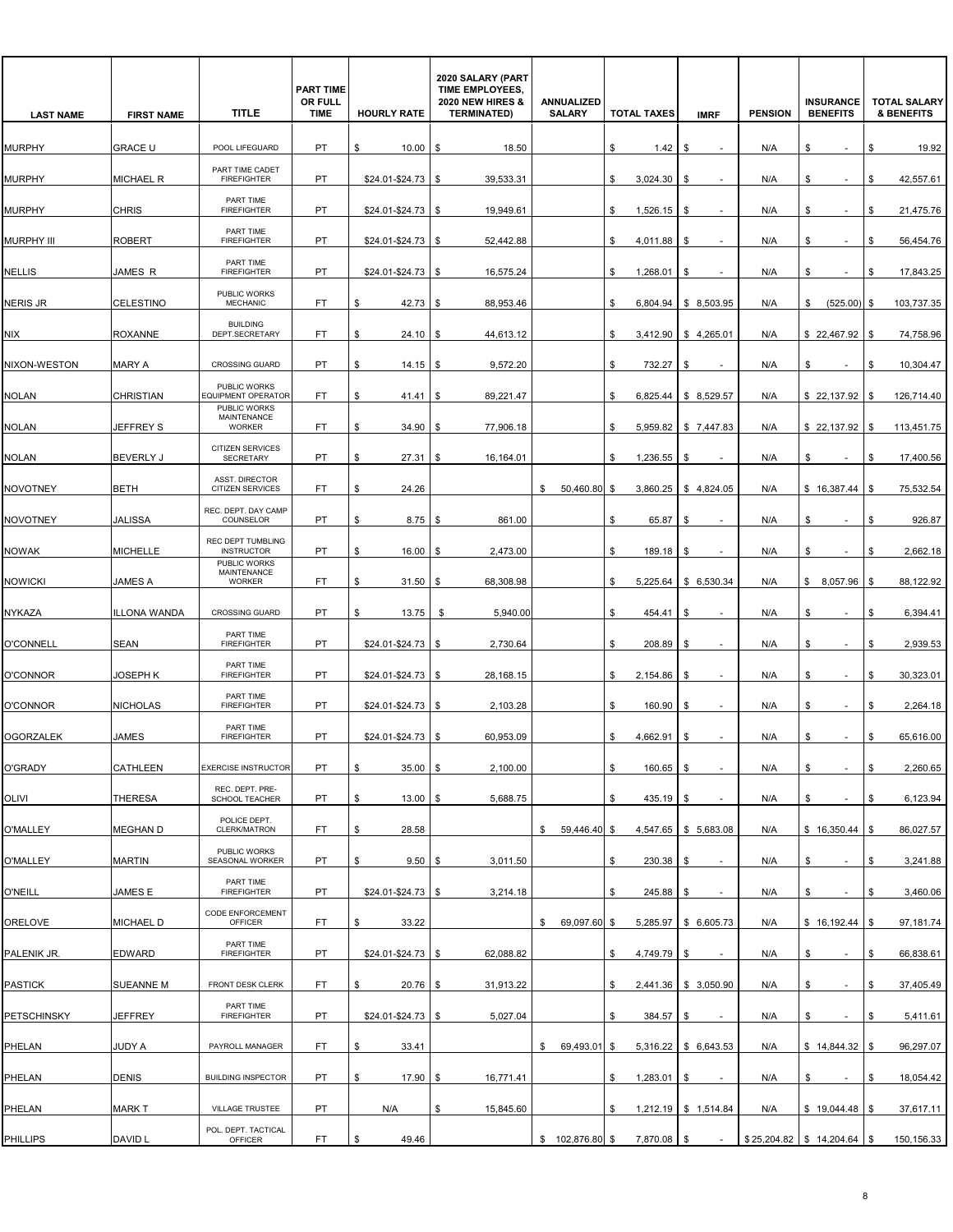| <b>LAST NAME</b>    | <b>FIRST NAME</b> | <b>TITLE</b>                                               | <b>PART TIME</b><br>OR FULL<br><b>TIME</b> | <b>HOURLY RATE</b>   | 2020 SALARY (PART<br>TIME EMPLOYEES,<br><b>2020 NEW HIRES &amp;</b><br><b>TERMINATED)</b> | ANNUALIZED<br><b>SALARY</b> | <b>TOTAL TAXES</b> | <b>IMRF</b>                    | <b>PENSION</b> | <b>INSURANCE</b><br><b>BENEFITS</b> | <b>TOTAL SALARY</b><br><b>&amp; BENEFITS</b> |
|---------------------|-------------------|------------------------------------------------------------|--------------------------------------------|----------------------|-------------------------------------------------------------------------------------------|-----------------------------|--------------------|--------------------------------|----------------|-------------------------------------|----------------------------------------------|
| <b>PICKERT</b>      | JOHN              | PART TIME<br><b>FIREFIGHTER</b>                            | <b>PT</b>                                  | \$24.01-\$24.73      | 13,767.33<br>S.                                                                           |                             | \$<br>1,053.20     |                                | N/A            | \$<br>$\sim$                        | \$<br>14,820.53                              |
| PIETRANDUONO        | <b>DENNIS J</b>   | <b>BARN MANAGER</b>                                        | FT.                                        | 28.05<br>\$          |                                                                                           | 58,344.00<br>\$             | \$                 | 4,463.32 \$ 5,577.69           | N/A            | \$16,372.44                         | 84,757.44<br>\$                              |
| <b>PINOTTI</b>      | <b>GIANNA</b>     | REC. DEPT. DANCE<br><b>INSTRUCTOR</b>                      | PT                                         | 11.00<br>\$          | 1,016.00<br>\$                                                                            |                             | \$<br>77.72        | \$                             | N/A            | \$                                  | 1,093.72<br>\$                               |
| <b>PNIEWSKI</b>     | <b>GLENN J</b>    | <b>INFORMATION OFFICER</b>                                 | FT.                                        | \$<br>19.73          | 31,913.22<br>\$                                                                           |                             | \$                 | 2,441.36 \$ 3,050.90           | N/A            | \$22,497.92                         | 59,903.41<br>\$                              |
| POST                | <b>JAMES</b>      | PART TIME<br><b>FIREFIGHTER</b>                            | PT                                         | $$24.01 - $24.73$ \$ | 19,832.78                                                                                 |                             | \$<br>1,517.21     | \$                             | N/A            | \$<br>$\sim$                        | \$<br>21,349.99                              |
| <b>PRATT</b>        | <b>ANDREW</b>     | POL. DEPT. TACTICAL<br><b>OFFICER</b>                      | FT.                                        | 49.46<br>\$          |                                                                                           | \$ 102,876.80               | \$<br>7,870.08     | \$                             | \$25,204.82    | \$8,057.96                          | 144,009.65<br>- \$                           |
| PREWITT JR          | <b>JAMES P</b>    | POLICE DEPT. LOCK UP<br><b>KEEPER</b>                      | FT.                                        | \$<br>31.57          |                                                                                           | 65,665.60<br>\$             | \$                 | $5,023.42$ \$ 6,277.63         | N/A            | \$7,033.88                          | \$<br>84,000.53                              |
| <b>PURTILL</b>      | JOHN              | PART TIME<br><b>FIREFIGHTER</b>                            | <b>PT</b>                                  | \$24.01-\$24.73      | 33,239.49<br>\$                                                                           |                             | \$<br>2,542.82     | \$                             | N/A            | \$<br>$\sim$                        | 35,782.31<br>\$                              |
| QUETEE              | <b>MANFRED</b>    | SWORN POLICE<br>OFFICER                                    | FT                                         | 48.02<br>\$          |                                                                                           | 99,881.60<br>\$             | 7,640.94<br>\$     | \$                             |                | $$24,470.99$ \ \$ 19,417.41         | 151,410.94<br>- \$                           |
| QUINN               | <b>THERESA</b>    | POLICE DEPT.<br>CLERK/MATRON                               | FT                                         | 29.26<br>\$          |                                                                                           | 60,860.80<br>\$             | \$                 | 4,655.85   \$ 5,818.29         | N/A            | \$22,317.92                         | 93,652.86<br>\$                              |
| QUINN               | <b>LAUREN</b>     | YOUTH DEPT.<br>SUPERVISOR                                  | PT                                         | \$<br>11.00          | 4,437.81<br>- \$                                                                          |                             | \$<br>339.49       | \$                             | N/A            | \$<br>$\overline{\phantom{a}}$      | \$<br>4,777.30                               |
| RAGSDALE JR         | <b>DARRYL J</b>   | POLICE DEPT.<br><b>COMMUNITY SERVICE</b><br><b>OFFICER</b> | PT                                         | \$<br>19.00          | 2,195.63<br>- \$                                                                          |                             | \$<br>167.97       | \$<br>٠                        | N/A            | \$<br>$\sim$                        | \$<br>2,363.60                               |
| RAGSDALE SR         | <b>DARRYL</b>     | PART TIME SWORN<br>POLICE OFFICER                          | PT                                         | $$21.35 - $23.30$ \$ | 3,389.07                                                                                  |                             | 259.26<br>\$       | \$                             | N/A            | \$<br>$\sim$                        | 3,648.33<br>\$                               |
| <b>RAMASHAUSKAS</b> | <b>CHARLES</b>    | PART TIME<br><b>FIREFIGHTER</b>                            | PT                                         | $$24.01 - $24.73$ \$ | 30,758.75                                                                                 |                             | 2,353.04<br>\$     | \$                             | N/A            | \$                                  | \$<br>33,111.79                              |
| <b>RAMOS</b>        | JORGE             | PART TIME<br><b>FIREFIGHTER</b>                            | PT                                         | \$24.01-\$24.73      | 68,285.57<br>\$                                                                           |                             | \$<br>5,223.85     | \$                             | N/A            | \$<br>$\sim$                        | \$<br>73,509.42                              |
| <b>RATAJCZAK</b>    | JOSEPH            | POLICE DEPT.<br>COMMUNITY SERVICE<br>OFFICER               | PT                                         | $19.00$ \$<br>\$.    | 12,362.75                                                                                 |                             | \$<br>945.75       | \$                             | N/A            | \$<br>$\overline{\phantom{a}}$      | 13,308.50<br>\$                              |
| <b>REARDON</b>      | <b>SEAN</b>       | PART TIME<br><b>FIREFIGHTER</b>                            | PT                                         | \$24.01-\$24.73      | 33,758.00<br>\$                                                                           |                             | 2,582.49<br>\$     | \$                             | N/A            | \$                                  | 36,340.49<br>\$                              |
| <b>REILLY</b>       | DANIEL            | SWORN POLICE<br>OFFICER                                    | FT.                                        | \$<br>44.46          |                                                                                           | 92.476.80<br>\$             | \$<br>7,074.48     | \$                             | \$22,656.82    | \$8,057.96                          | 130,266.05<br>- \$                           |
| <b>REINHEIMER</b>   | <b>JEFFREY</b>    | POLICE DEPT. LOCK UP<br><b>KEEPER</b>                      | FT.                                        | \$<br>30.10          |                                                                                           | 62,608.00<br>\$             | \$<br>4,789.51     | \$5,985.32                     | N/A            | \$7,033.88                          | \$<br>80,416.72                              |
| <b>REINHEIMER</b>   | <b>HOWARD</b>     | POLICE DEPT.<br><b>COMMUNITY SERVICE</b><br><b>OFFICER</b> | PT                                         | \$21.35-\$23.30      | 6,368.97<br>l \$                                                                          |                             | \$<br>487.23       | \$                             | N/A            | \$                                  | \$<br>6,856.20                               |
| <b>RENINGER</b>     | <b>MARK A</b>     | PUBLIC WORKS<br>MAINTENANCE<br>WORKER                      | FT                                         | $31.74$ \$<br>\$     | 66,870.89                                                                                 |                             | \$                 | 5,115.62   \$ 6,392.86         | N/A            | $$16,192.44$ \ \$                   | 94,571.81                                    |
| <b>REUTER</b>       | JOHN              | DRIVING RANGE<br><b>OPERATIONS</b>                         | PT                                         | \$<br>$10.00$ \$     | 4,145.00                                                                                  |                             | 317.09<br>\$       | \$                             | N/A            | \$<br>$\sim$                        | \$<br>4,462.09                               |
| <b>RICH</b>         | <b>CAMERON J</b>  | POLICE DEPT.<br><b>DETECTIVE</b>                           | FT.                                        | 49.79<br>\$          |                                                                                           | \$103,563.20                | 7,922.58 \$<br>\$  |                                | \$25,372.98    | \$                                  | 136,858.77<br>\$                             |
| <b>RIOS</b>         | <b>ALFREDO</b>    | PART TIME<br><b>FIREFIGHTER</b>                            | PT                                         | $$24.01 - $24.73$ \$ | 11,599.38                                                                                 |                             | \$<br>887.35       | \$<br>$\overline{\phantom{a}}$ | N/A            | \$<br>$\overline{\phantom{a}}$      | \$<br>12,486.73                              |
| <b>RIZZO</b>        | PHILLIP J         | POLICE EVIDENCE<br><b>TECHNICIAN</b>                       | FT                                         | \$<br>27.49          | 7,367.82<br>  \$                                                                          |                             | \$<br>563.64       | \$<br>704.36                   | N/A            | \$19,519.48                         | 28,155.30<br>\$                              |
| <b>ROBINSON</b>     | <b>THEODORE</b>   | CODE ENFORCEMENT<br>OFFICER                                | FT.                                        | \$<br>26.49          |                                                                                           | 55,099.20<br>\$             | \$                 | $4.215.09$ \ \$ 5.267.48       | N/A            | \$18,962.48                         | 83,544.25<br>\$                              |
| <b>RODIGHIERO</b>   | <b>MICHAEL</b>    | PUBLIC WORKS<br>MAINTENANCE<br><b>WORKER</b>               | FT.                                        | $28.16$ \$<br>\$     | 65,804.55                                                                                 |                             | \$                 | 5,034.05   \$ 6,290.91         | N/A            | $$22,220.92$ \\$                    | 99,350.43                                    |
| <b>ROMAN</b>        | DANA M            | PART TIME<br><b>FIREFIGHTER</b>                            | PT                                         | \$24.01-\$24.73      | 10,052.93<br>l \$                                                                         |                             | 769.05<br>\$       | \$                             | N/A            | \$<br>$\overline{\phantom{a}}$      | 10,821.98<br>\$                              |
| <b>ROSSO</b>        | CHRISTIAN         | REC. DEPT. SKATE<br><b>GUARD</b>                           | PT                                         | \$<br>$11.00$ \ \$   | 749.39                                                                                    |                             | \$<br>$57.33$ \$   |                                | N/A            | \$<br>$\sim$                        | \$<br>806.72                                 |
| ROTH                | KATHLEEN F        | <b>BARN ASSISTANT</b>                                      | PT                                         | N/A                  |                                                                                           | \$ 16,068.00                | \$<br>1,229.20     | \$<br>$\overline{\phantom{a}}$ | N/A            | \$<br>$\sim$                        | \$<br>17,297.20                              |
| <b>ROWAN</b>        | JOHN              | MEALS ON WHEELS<br><b>DRIVER</b>                           | PT                                         | 11.00<br>\$          | 1,360.00<br>\$                                                                            |                             | 104.04<br>\$       | \$                             | N/A            | \$<br>$\overline{\phantom{a}}$      | 1,464.04<br>\$                               |
| <b>RUNOWSKI</b>     | <b>WILLIAM L</b>  | PART TIME<br><b>FIREFIGHTER</b>                            | PT                                         | $$24.01 - $24.73$ \$ | 12,123.78                                                                                 |                             | \$<br>927.47       | - \$                           | N/A            | \$                                  | \$<br>13,051.25                              |
| RYAN                | JOSEPH            | PART TIME<br><b>FIREFIGHTER</b>                            | PT                                         | $$24.01 - $24.73$ \$ | 23,383.09                                                                                 |                             | \$<br>1,788.81 \$  |                                | N/A            | \$<br>$\sim$                        | \$<br>25,171.90                              |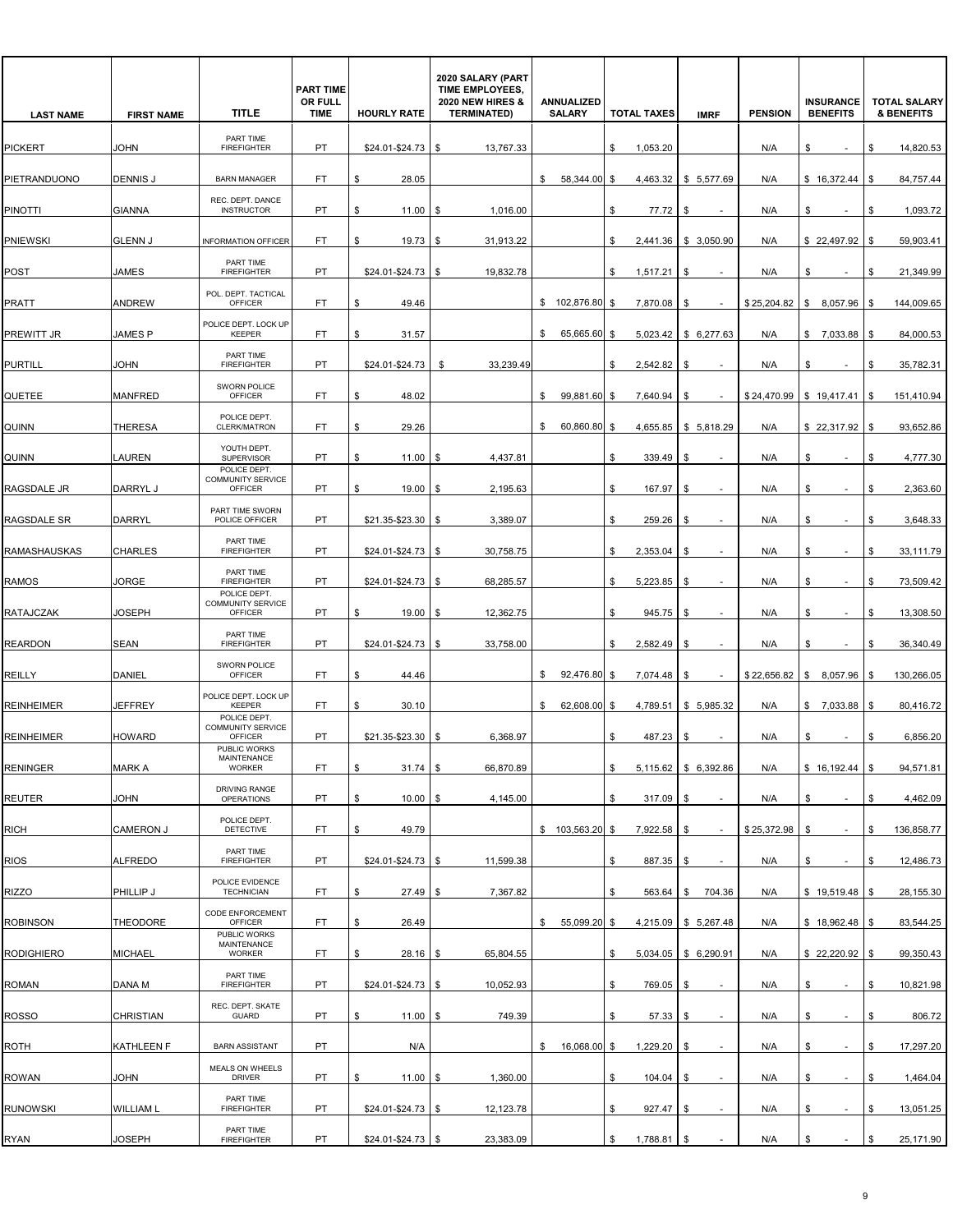| <b>LAST NAME</b> | <b>FIRST NAME</b> | <b>TITLE</b>                                        | <b>PART TIME</b><br>OR FULL<br><b>TIME</b> | <b>HOURLY RATE</b>   | 2020 SALARY (PART<br>TIME EMPLOYEES,<br><b>2020 NEW HIRES &amp;</b><br><b>TERMINATED)</b> | ANNUALIZED<br><b>SALARY</b> | <b>TOTAL TAXES</b>  | <b>IMRF</b>                    | <b>PENSION</b> | <b>INSURANCE</b><br><b>BENEFITS</b> | <b>TOTAL SALARY</b><br><b>&amp; BENEFITS</b> |
|------------------|-------------------|-----------------------------------------------------|--------------------------------------------|----------------------|-------------------------------------------------------------------------------------------|-----------------------------|---------------------|--------------------------------|----------------|-------------------------------------|----------------------------------------------|
| SALAZAR          | ABEL              | POLICE DEPARTMENT<br><b>SERGEANT</b>                | FT.                                        | \$<br>57.32          |                                                                                           | \$119,225.60                | \$<br>9,120.76      | \$                             | \$29,210,27    | \$22,137.92                         | \$<br>179,694.55                             |
| SALZMAN          | <b>STEVEN</b>     | PART TIME SWORN<br>POLICE OFFICER                   | PT                                         | 21.35<br>\$          | 477.25<br>l \$                                                                            |                             | \$<br>36.51         | \$<br>$\overline{\phantom{a}}$ | N/A            | \$<br>$\sim$                        | \$<br>513.76                                 |
| SARANDAH         | PATRICK D         | <b>CUSTODIAN</b>                                    | PT                                         | 10.30<br>\$          | 4,908.80<br>\$                                                                            |                             | 375.52<br>\$        | \$                             | N/A            | \$                                  | 5,284.32<br>\$                               |
| <b>SARNO</b>     | <b>BRIAN</b>      | SWORN POLICE<br><b>OFFICER</b>                      | FT.                                        | \$<br>44.46          |                                                                                           | 92,476.80<br>\$             | 7,074.48<br>-\$     | \$                             | \$22,656.82    | \$<br>8,057.96                      | \$<br>130,266.05                             |
| SASS             | DAVID             | SWORN POLICE<br><b>OFFICER</b>                      | FT.                                        | \$<br>49.96          |                                                                                           | \$103,916.80                | \$<br>7,949.64      | \$                             |                | $$25,459.62$ $$22,137.92$           | \$<br>159,463.97                             |
| <b>SAUNDERS</b>  | MICHAEL D         | POLICE CHIEF                                        | FT.                                        | 85.82<br>\$          |                                                                                           | \$178,505.60                | 2,588.33<br>\$      | \$                             | \$43,733.87    | \$16,192.44                         | 241,020.24<br>\$                             |
| <b>SAWYERS</b>   | John J            | TREASURER                                           | FT.                                        | \$<br>54.41          |                                                                                           | \$113,172.80                | \$                  | 8,657.72 \$10,819.32           | N/A            | \$22,137.92                         | \$<br>154,787.76                             |
| <b>SCANLON</b>   | <b>BROOKE</b>     | REC. DEPT<br>POOL LIFE GUARD                        | PT                                         | \$<br>10.25          | 35.88<br>- \$                                                                             |                             | \$<br>2.74          | \$                             | N/A            | \$<br>$\overline{\phantom{a}}$      | \$<br>38.62                                  |
| <b>SCHERGEN</b>  | THOMAS            | DAY CAMP DIRECTOR                                   | PT                                         | 20.60<br>\$          | 226.60<br>S.                                                                              |                             | \$<br>17.33         | \$                             | N/A            | \$                                  | 243.93<br>\$                                 |
| <b>SCHICKEL</b>  | <b>ANTHONY</b>    | PART TIME<br><b>FIREFIGHTER</b>                     | <b>PT</b>                                  | $$24.01 - $24.73$ \$ | 29,780.76                                                                                 |                             | 2,278.23<br>\$      | \$                             | N/A            | \$                                  | 32,058.99<br>\$                              |
| <b>SCHICKEL</b>  | CHERYL            | REC. DEPT. PRE-<br>SCHOOL TEACHER                   | PT                                         | 18.20<br>\$          | 15,277.70<br>-\$                                                                          |                             | \$<br>1,168.74      | \$                             | N/A            | \$                                  | \$<br>16,446.44                              |
| <b>SCHLEDER</b>  | BRIAN A           | SWORN POLICE<br>OFFICER                             | FT                                         | \$<br>48.02          |                                                                                           | 99,881.60<br>\$             | \$<br>7,640.94      | \$                             | \$24,470.99    | \$18,962.48                         | \$<br>150,956.01                             |
| <b>SCHLEDER</b>  | <b>NICHOLAS</b>   | POLICE DEPT.<br><b>COMMUNITY SERVICE</b><br>OFFICER | PT                                         | 19.00<br>\$          | 5,116.50<br>\$                                                                            |                             | \$<br>391.41        | \$                             | N/A            | \$                                  | 5,507.91<br>\$                               |
| <b>SCHUURMAN</b> | PATRICIA L        | WATER DEPT.<br><b>SECRETARY</b>                     | FT.                                        | 26.37<br>\$          |                                                                                           | \$<br>54,849.60             | \$                  | 4,195.99 \$ 5,243.62           | N/A            | \$8,147.96                          | 72,437.18<br>\$                              |
| <b>SEXTON</b>    | <b>JAMES J</b>    | VILLAGE MAYOR                                       | FT.                                        | \$<br>58.84          |                                                                                           | \$122,386.38]               | \$<br>9,362.56      | \$11,700.14                    | N/A            | \$8,178.72                          | \$<br>151,627.80                             |
| <b>SEXTON</b>    | JAMES J           | VILLAGE LIQUOR<br>COMMISSIONER                      | FT.                                        | N/A                  | 10,000.00<br>S                                                                            |                             | \$<br>765.00        | 956.00<br>\$                   | N/A            | \$                                  | \$<br>11,721.00                              |
| <b>SEXTON</b>    | KAREN             | REC. DEPT. PROGRAM<br>CO-ORDINATOR                  | FT.                                        | 33.09<br>\$          | 61,207.96<br>-\$                                                                          |                             | \$                  | 4,682.41   \$ 5,851.48         | N/A            | \$8,088.72                          | 79,830.57<br>\$                              |
| SHEEHAN, JR.     | JOHN              | SEASONAL PART TIME<br><b>CUSTODIAN</b>              | PT                                         | \$<br>11.00          | 8,005.25<br>- \$                                                                          |                             | \$<br>612.40        | \$                             | N/A            | \$                                  | \$<br>8,617.65                               |
| <b>SILVA</b>     | PERLA             | PRE SCHOOL TEACHER                                  | <b>PT</b>                                  | \$<br>12.00          | 2,964.00<br>\$                                                                            |                             | \$<br>226.75        | \$                             | N/A            | \$                                  | \$<br>3,190.75                               |
| SIMICH II        | THOMAS A          | PART TIME<br><b>FIREFIGHTER</b>                     | PT                                         | \$24.01-\$24.73      | 37,941.14<br>l \$                                                                         |                             | 2,902.50<br>\$      | \$                             | N/A            | \$                                  | 40,843.64<br>\$                              |
| <b>SKRYPKUN</b>  | DANIEL A          | <b>CUSTODIAN</b>                                    | FT                                         | $18.69$ \$<br>\$     | 36,779.22                                                                                 |                             | \$                  | 2,813.61   \$ 3,516.09         | N/A            | \$<br>٠                             | 43,108.92<br>\$                              |
| <b>SKRYPKUN</b>  | HANNAH L          | <b>CUSTODIAN</b>                                    | PT                                         | \$<br>$10.30$ \$     | 1,869.00                                                                                  |                             | \$<br>142.98 \$     |                                | N/A            | \$<br>$\overline{\phantom{a}}$      | \$<br>2,011.98                               |
| <b>SKRYPKUN</b>  | JOSEPH            | <b>CUSTODIAN</b>                                    | PT                                         | $10.30$ \$<br>\$     | 1,344.00                                                                                  |                             | \$<br>102.82        | - \$                           | N/A            | \$                                  | 1,446.82<br>\$                               |
| <b>SKRYPKUN</b>  | <b>NICHOLAS</b>   | <b>CUSTODIAN</b>                                    | PT                                         | $10.30$ \$<br>\$     | 1,596.00                                                                                  |                             | \$<br>122.09        | \$<br>$\sim$                   | N/A            | \$<br>٠                             | 1,718.09<br>\$                               |
| SMILEY           | SYDNEY            | SWORN POLICE<br>OFFICER                             | FT                                         | 47.29<br>\$          |                                                                                           | 98,363.20 \$<br>\$          | $7,524.78$ \$       |                                | \$24,098.98    | \$5,278.16                          | 135,265.13<br>\$                             |
| SNYDER           | LAURIE K          | POLICE DEPT.<br>CLERK/MATRON                        | FT.                                        | \$<br>29.26          |                                                                                           | \$<br>60,860.80             | \$                  | 4,655.85 \$ 5,818.29           | N/A            | \$16,372.44                         | \$<br>87,707.38                              |
| SOLCANI          | JOSEPH            | PART TIME<br><b>FIREFIGHTER</b>                     | PT                                         | $$24.01 - $24.73$ \$ | 4,966.39                                                                                  |                             | \$<br>$379.93$ \$   |                                | N/A            | \$<br>$\overline{\phantom{a}}$      | \$<br>5,346.32                               |
| <b>SOLIS</b>     | MIREYA P          | POLICE CHIEF<br>SECRETARY                           | FT                                         | \$<br>34.03          |                                                                                           | 70,782.40 \$<br>\$          |                     | 5,414.85   \$ 6,766.80         | N/A            | 8,057.96<br>\$                      | 91,022.01<br>\$                              |
| SONG             | KATHLEEN G        | POLICE DEPT.<br>COMMUNITY SERVICE<br>OFFICER        | PT                                         | \$<br>$19.00$ \$     | 2,888.00                                                                                  |                             | \$<br>220.93        | \$                             | N/A            | \$                                  | \$<br>3,108.93                               |
| SOSO             | RICHARD J         | POLICE DEPARTMENT<br>SERGEANT                       | FT                                         | \$<br>64.26          |                                                                                           | $$133,660.80$ \$            | $10,225.05$ \$      | $\sim$                         |                | $$32,746.90$ $$22,137.92$           | 198,770.67<br>\$                             |
| SPENCER          | SAMMY             | YOUTH DEPT.<br>SUPERVISOR                           | PT                                         | 8.25<br>\$           | 1,012.89<br>\$                                                                            |                             | \$<br>77.49         | \$<br>$\blacksquare$           | N/A            | \$                                  | \$<br>1,090.38                               |
| <b>STACHNIAK</b> | <b>U MHOL</b>     | PART TIME<br><b>FIREFIGHTER</b>                     | PT                                         | $$24.01 - $24.73$ \$ | 11,210.58                                                                                 |                             | \$<br>857.61        | - \$                           | N/A            | \$                                  | 12,068.19<br>\$                              |
| STAZZONE         | <b>NICK M</b>     | PART TIME<br><b>FIREFIGHTER</b>                     | PT                                         | $$24.01 - $24.73$ \$ | 27,504.62                                                                                 |                             | $2,104.10$ \$<br>\$ |                                | N/A            | \$<br>$\sim$                        | \$<br>29,608.72                              |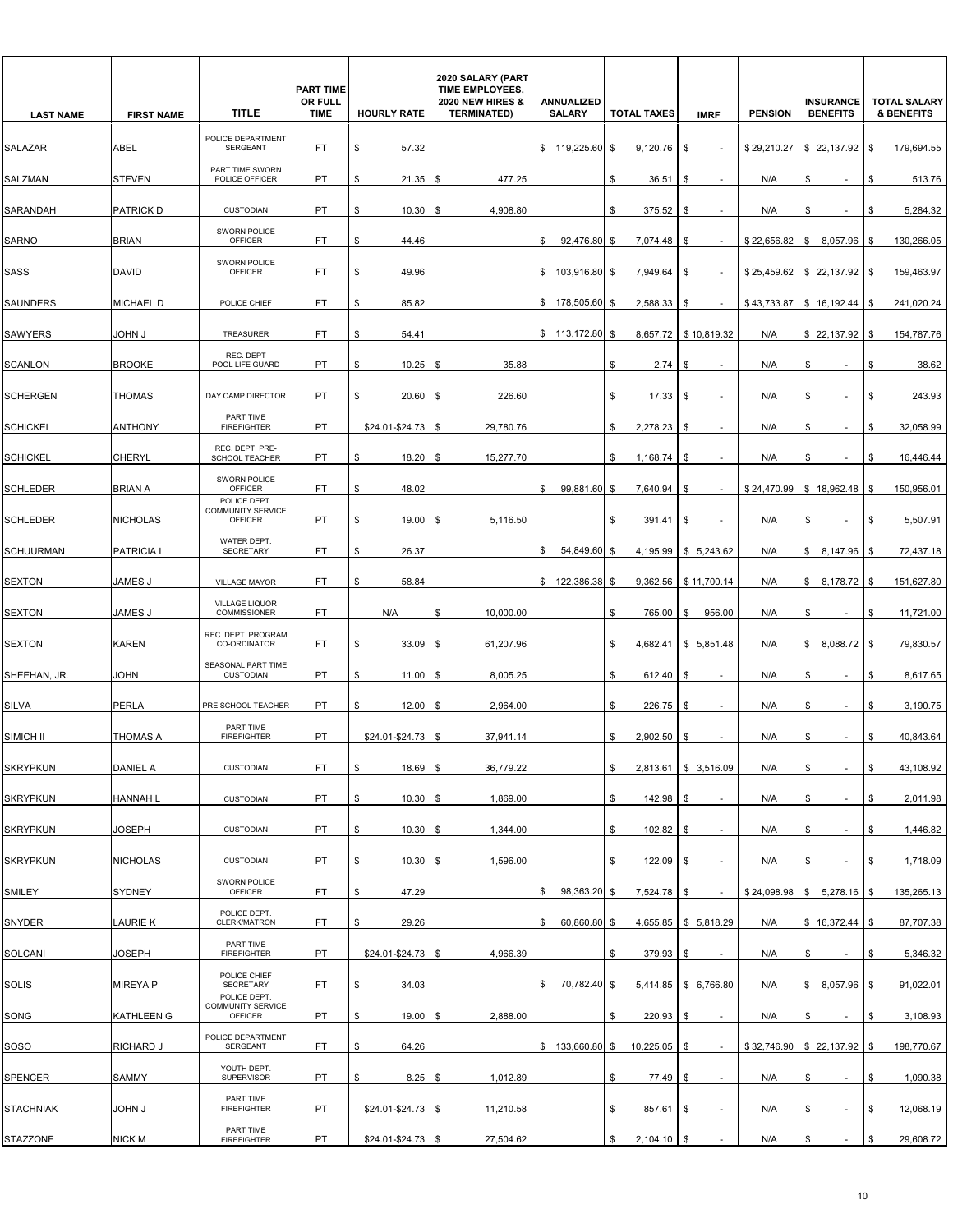| <b>LAST NAME</b>    | <b>FIRST NAME</b> | <b>TITLE</b>                                  | <b>PART TIME</b><br>OR FULL<br><b>TIME</b> | <b>HOURLY RATE</b>   | 2020 SALARY (PART<br>TIME EMPLOYEES,<br><b>2020 NEW HIRES &amp;</b><br><b>TERMINATED)</b> | ANNUALIZED<br><b>SALARY</b> | <b>TOTAL TAXES</b>  | <b>IMRF</b>                    | <b>PENSION</b> | <b>INSURANCE</b><br><b>BENEFITS</b> | <b>TOTAL SALARY</b><br><b>&amp; BENEFITS</b> |
|---------------------|-------------------|-----------------------------------------------|--------------------------------------------|----------------------|-------------------------------------------------------------------------------------------|-----------------------------|---------------------|--------------------------------|----------------|-------------------------------------|----------------------------------------------|
| <b>STEVENSON</b>    | <b>HANNAH</b>     | REC. DEPT. DANCE<br><b>INSTRUCTOR</b>         | <b>PT</b>                                  | 16.35<br>S.          | 953.93<br>l \$                                                                            |                             | \$<br>72.98         | \$                             | N/A            | S                                   | \$<br>1,026.91                               |
| <b>STEWART</b>      | <b>SCOTT</b>      | PART TIME<br><b>FIREFIGHTER</b>               | <b>PT</b>                                  | \$24.01-\$24.73      | - \$<br>3,870.02                                                                          |                             | \$<br>296.06        | \$                             | N/A            | \$<br>$\sim$                        | \$<br>4,166.08                               |
| <b>STIERS</b>       | <b>STEVEN J</b>   | POLICE DEPARTMENT<br><b>SERGEANT</b>          | FT                                         | 56.06<br>\$          |                                                                                           | \$116,604.80                | \$<br>8,920.27      | \$                             | \$28,568.18    | \$18,962.48                         | 173,055.72<br>\$                             |
| <b>STROZ</b>        | <b>PAWEL</b>      | POLICE DEPT.<br>COMMUNITY SERVICE<br>OFFICER  | PT                                         | 19.00<br>\$          |                                                                                           | 4,893.25<br>\$              | 374.33<br>\$        | \$                             | N/S            | \$<br>$\sim$                        | \$<br>5,267.58                               |
| <b>SULLIVAN</b>     | <b>MARTIN</b>     | REC. DEPT POOL<br>LIFE GUARD                  | PT                                         | \$<br>10.00          | 92.50<br>\$                                                                               |                             | \$<br>7.08          | \$                             | N/A            | \$<br>$\sim$                        | 99.58<br>\$                                  |
| <b>SWITALSKI</b>    | <b>ANDREW</b>     | SWORN POLICE<br><b>OFFICER</b>                | FT                                         | 52.76<br>\$          |                                                                                           | \$109,740.80                | 8,395.17<br>\$      | \$                             | \$26,886.50    | \$<br>8,057.96                      | 153,080.43<br>\$                             |
| <b>SYMANSKI</b>     | <b>SUSAN C</b>    | ANIMAL WARDER                                 | <b>PT</b>                                  | \$<br>20.16          | 17,915.67<br>- \$                                                                         |                             | 1,370.55<br>\$      | \$                             | N/A            | \$<br>$\sim$                        | 19,286.22<br>\$                              |
| SZAREK-PESO         | <b>DEBORAH</b>    | <b>CROSSING GUARD</b>                         | PT                                         | \$<br>14.15          | 6,244.30<br>S                                                                             |                             | \$<br>477.69        | \$                             | N/A            | \$                                  | 6,721.99<br>\$                               |
| <b>TAGUE</b>        | <b>MICHAEL J</b>  | POLICE DEPT. LOCK UP<br><b>KEEPER</b>         | FT.                                        | \$<br>30.10          |                                                                                           | 62,608.00<br>\$             | \$<br>4,789.51      | \$5,985.32                     | N/A            | \$7,033.88                          | \$<br>80,416.72                              |
| TELANDER JR.        | <b>BRAD S.</b>    | DIRECTOR OF<br>PROPERTY<br><b>MAINTENANCE</b> | FT.                                        | \$<br>19.12          | 40,631.94<br>l \$                                                                         |                             | \$<br>3,108.34      | \$3,884.41                     | N/A            | \$8,237.96                          | 55,862.66<br>\$                              |
| <b>THAUER</b>       | <b>MARK R</b>     | PUBLIC WORKS<br><b>EQUIPMENT OPERATOR</b>     | FT                                         | 35.40<br>\$          | 73,473.28<br>l \$                                                                         |                             | \$                  | 5,620.71   \$7,024.05          | N/A            | \$16,192.44                         | 102,310.47<br>\$                             |
| <b>THOMAS</b>       | <b>ZACHARY</b>    | SWORN POLICE<br>OFFICER                       | FT.                                        | \$<br>31.00          | 33,239.67<br>\$                                                                           |                             | \$<br>2,542.83      | \$                             | \$8,143.72     | \$<br>$\overline{\phantom{a}}$      | 43,926.22<br>\$                              |
| <b>THOMAS-SMITH</b> | KENTRA            | POLICE DEPT.<br>CLERK/MATRON                  | FT.                                        | 22.80<br>\$          |                                                                                           | 47,424.00<br>\$             | \$<br>3,627.94      | \$4,533.73                     | N/A            | \$12,920.64                         | \$<br>68,506.31                              |
| <b>TORNGA</b>       | DANIEL            | PART TIME<br><b>FIREFIGHTER</b>               | PT                                         | \$24.01-\$24.73      | 10,854.19<br>- \$                                                                         |                             | \$<br>830.35        | \$                             | N/A            | \$<br>$\sim$                        | 11,684.54<br>\$                              |
| <b>TRAVERSA</b>     | <b>JOSEPH</b>     | PART TIME<br><b>FIREFIGHTER</b>               | PT                                         | $$24.01 - $24.73$ \$ | 48,582.11                                                                                 |                             | \$<br>3,716.53      | \$                             | N/A            | \$                                  | 52,298.64<br>\$                              |
| <b>TRAVIS</b>       | <b>GRACE</b>      | TUMBLING INSTRUCTOR                           | PT                                         | 8.25<br>\$.          | 175.75<br>\$                                                                              |                             | \$<br>13.44         | \$                             | N/A            | \$<br>$\overline{\phantom{a}}$      | \$<br>189.19                                 |
| <b>TREACY</b>       | JOSEPH            | <b>CUSTODIAN</b>                              | PT                                         | 12.50<br>\$          | 2,750.00<br>l \$                                                                          |                             | 210.38<br>\$        | \$                             | N/A            | \$                                  | 2,960.38<br>\$                               |
| <b>TROTTA</b>       | LYNN K            | ADMINISTRATIVE<br>ASSISTANT                   | PT                                         | 20.97<br>\$          | 18,995.36<br>\$                                                                           |                             | \$<br>1,453.15      | \$                             | N/A            | \$<br>$\overline{\phantom{a}}$      | 20,448.51<br>\$                              |
| <b>TROTTER</b>      | PHILLIP           | PART TIME<br><b>FIREFIGHTER</b>               | PT                                         | \$24.01-\$24.73      | 22,650.65<br>S                                                                            |                             | 1,732.77<br>S.      | \$                             | N/A            | \$                                  | 24,383.42<br>\$.                             |
| <b>TRUELL</b>       | JONATHAN          | SWORN POLICE<br><b>OFFICER</b>                | FT.                                        | 47.29<br>\$          |                                                                                           | 98,363.20<br>\$             | \$<br>7,524.78      | \$                             |                | $$24,098.98$ \ \$ 16,192.44 \ \$    | 146,179.41                                   |
| <b>TRUJILLO</b>     | <b>DANIEL</b>     | POLICE DEPARTMENT<br>SERGEANT                 | FT                                         | 57.32<br>\$          |                                                                                           | \$119,225.60                | \$<br>$9,120.76$ \$ |                                |                | $$29,210.27$ $$18,962.48$ \ \$      | 176,519.11                                   |
| <b>TRUJILLO</b>     | <b>DAVID</b>      | POLICE DEPT. LOCK UP<br>KEEPER                | FT                                         | 24.23<br>\$          |                                                                                           | \$<br>50,398.40             | \$                  | 3,855.48 \$4,818.09            | N/A            | $$8,057.96$ \$                      | 67,129.92                                    |
| <b>TRUTTY</b>       | <b>MARCIN</b>     | IT SUPPORT                                    | FT.                                        | \$<br>41.56          |                                                                                           | 86,453.95<br>\$             | \$                  | $6,613.73$ \$ 8,265.00         | N/A            | \$ 20,294.51                        | \$<br>121,627.19                             |
| <b>TULLY</b>        | <b>THOMAS</b>     | PUBLIC WORKS<br>MAINTENANCE<br><b>WORKER</b>  | FT.                                        | $33.10$ \$<br>\$     | 59,476.68                                                                                 |                             | \$                  | 4,549.97   \$ 5,685.97         | N/A            | $$22,525.92$ \\$                    | 92,238.54                                    |
| <b>TURNER</b>       | ANDREW M          | PART TIME<br><b>FIREFIGHTER</b>               | PT                                         | \$24.01-\$24.73      | 25,324.95<br>\$                                                                           |                             | 1,937.36<br>\$      | \$                             | N/A            | \$<br>$\overline{\phantom{a}}$      | 27,262.31<br>\$                              |
| <b>TYRRELL</b>      | CONNOR J          | REC DEPT POOL<br>LIFEGUARD                    | PT                                         | \$<br>$10.00$ \ \$   | 250.00                                                                                    |                             | \$<br>$19.13$ \$    |                                | N/A            | \$<br>$\sim$                        | \$<br>269.13                                 |
| VALADEZ             | CAROLINA          | REC. DEPT. DAY CAMP<br>COUNSELOR              | PT                                         | \$<br>$15.50$ \$     | 2,712.50                                                                                  |                             | \$<br>207.51        | \$<br>$\overline{\phantom{a}}$ | N/A            | \$<br>$\sim$                        | 2,920.01<br>\$                               |
| VALDEZ              | <b>CIANNA</b>     | REC. DEPT. DAY CAMP<br>COUNSELOR              | PT                                         | \$<br>10.00          | 1,515.00<br>  \$                                                                          |                             | 115.90<br>\$        | \$                             | N/A            | \$<br>$\sim$                        | 1,630.90<br>\$                               |
| VALDEZ JR           | LUCIANO E         | SWORN POLICE<br>OFFICER                       | FT.                                        | 50.65<br>\$          |                                                                                           | \$105,352.00                | 8,059.43 \$<br>\$   |                                |                | $$25,811.24$ $$22,203.92$           | 161,426.59<br>-\$                            |
| VALDEZ JR           | KATHLEEN          | <b>CROSSING GUARD</b>                         | PT                                         | \$<br>$14.15$ \$     | 9,626.80                                                                                  |                             | \$<br>736.45        | \$<br>$\overline{\phantom{a}}$ | N/A            | \$<br>$\sim$                        | \$<br>10,363.25                              |
| VALDEZ JR           | THEODORE          | PART TIME<br><b>FIREFIGHTER</b>               | PT                                         | $$24.01 - $24.73$ \$ | 50,613.02                                                                                 |                             | 3,871.90<br>\$      | \$                             | N/A            | \$<br>$\overline{\phantom{a}}$      | 54,484.92<br>\$                              |
| VALDEZ JR           | WILLIAM T         | PART TIME<br><b>FIREFIGHTER</b>               | PT                                         | $$24.01 - $24.73$ \$ | 32,077.60                                                                                 |                             | 2,453.94<br>\$      | \$                             | N/A            | \$<br>$\sim$                        | 34,531.54<br>\$                              |
| <b>VERDERBER</b>    | <b>DARREN</b>     | PART TIME<br><b>FIREFIGHTER</b>               | PT                                         | $$24.01 - $24.73$ \$ | 18,420.86                                                                                 |                             | 1,409.20 \$<br>\$   |                                | N/A            | \$<br>$\sim$                        | 19,830.06<br>\$                              |